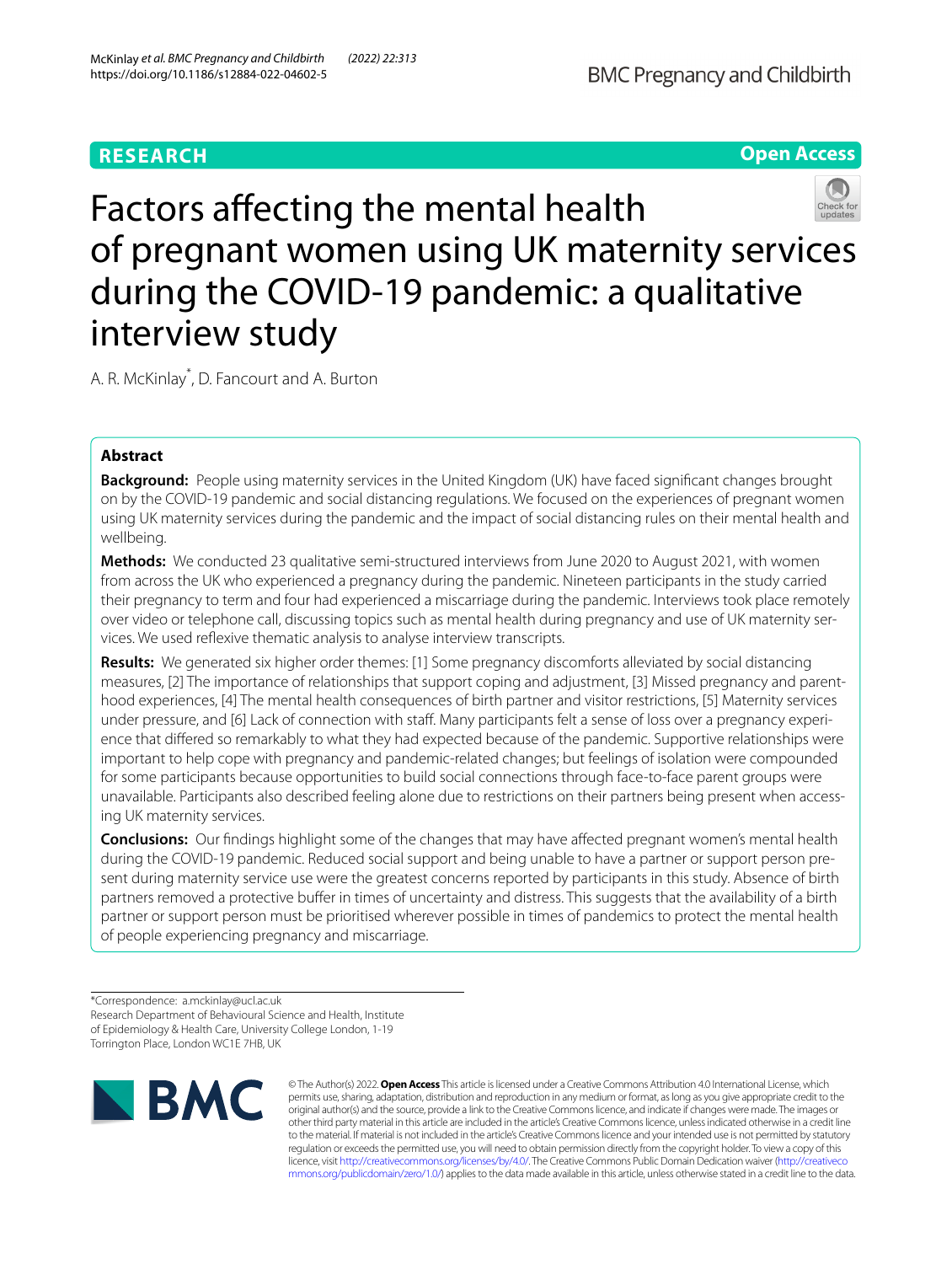## **Background**

Pregnancy is a signifcant life stage tied to events that can affect mental health and wellbeing  $[1]$  $[1]$  $[1]$ . Relationship difficulties, [\[2](#page-12-1)] childcare responsibilities, [[3\]](#page-12-2) long-term health conditions, [[4](#page-12-3)] fnancial hardship, [[5\]](#page-12-4) stressful life events, [[6\]](#page-12-5) and natural disasters, [\[7\]](#page-12-6) can also contribute towards maternal mental ill health. Many women experience profound changes in their identity, self-concept, and sense of meaning during parenthood  $[8]$  $[8]$  $[8]$ . They may also experience complex emotions such as shame and guilt, [\[8\]](#page-12-7) which makes the availability of appropriate support during this life stage so important. Up to 63% of new mothers are estimated to experience symptoms of depression after childbirth,  $[9]$  $[9]$  with 10–15% experiencing symptoms sufficient for a diagnosis of postnatal depression  $[10]$ . The health and wellbeing of mothers during pregnancy is a critical public health issue as this period can pave the way for long-term health outcomes for parents and their children [\[11\]](#page-13-1).

When the World Health Organization declared coronavirus disease 2019 (COVID-19) a pandemic in March 2020, [[12\]](#page-13-2) the UK government advised people who were pregnant to take extra caution to protect themselves from infection  $[13]$  $[13]$ . The National Health Service (NHS) also classifed pregnant women as "clinically extremely vulnerable" to the efects of COVID-19, [\[14](#page-13-4)] and subsequently implemented a number of precautionary changes in maternity service provision  $[15]$  $[15]$ . The NHS is a UKbased healthcare system, which offers publicly funded care to people residing in the UK requiring maternity services; however, patients can also opt to use private healthcare services that are paid for via alternative means, if preferred. The biggest changes to NHS maternity care during the pandemic included appointment cancellations, two-metre social distancing during face-to-face appointments, birth partner restrictions, and limiting the number of visitors during intrapartum care [[16\]](#page-13-6). Changes in maternity care service provision varied around the world in response to setting-specifc policies and patient demand, [[17\]](#page-13-7) and it is important to thoroughly investigate the impact of these changes in each of these contexts so that people using maternity services are appropriately supported in the aftermath of the pandemic.

Experts warned early on that steps taken to reduce the risk of virus transmission from mothers with confrmed or suspected COVID-19 to their newborns may have indirect health consequences,  $[18]$  such as difficulties with lactation and reduced parent-child bonding [[16,](#page-13-6) [19](#page-13-9)]. Emerging research has found increases in depression, anxiety and loneliness amongst women in the perinatal period during the pandemic [[20\]](#page-13-10) and an experience of miscarriage may place people at potentially higher risk of these symptoms [\[21](#page-13-11)]. Health service changes due to the pandemic (such as missed appointments or cancelled services) have been found to be signifcantly associated with trauma symptoms, depression, anxiety and loneliness [\[22\]](#page-13-12). Karavadra et al. (2020) found many women were concerned about remote antenatal appointments, partner visiting restrictions, and rapidly changing rules that afect health service provision [[23\]](#page-13-13). In a qualitative interview study that explored barriers to healthcare seeking, specifcally among women during the frst UK lockdown in March 2020, authors found that women delayed seeking care due to fears of COVID exposure, negative media reports, and infuence of social contacts [\[24\]](#page-13-14). Basu et al. (2021) also found that people experiencing pregnancy had concerns with changes in delivery plans and about the risk of their newborn being diagnosed with COVID-19 [[22](#page-13-12)].

While quantitative data suggests that there have been increases in psychological distress for people experiencing pregnancy during the pandemic, [\[22\]](#page-13-12) limited qualitative evidence has been published on why women may have experienced a decline in their mental health during this time. One qualitative study identifed increased feelings of isolation and difficulties accessing breast-feeding and parenting support [[3\]](#page-12-2). However, this study focused specifcally on the postpartum period and experiences of women who had given birth, either before or during the very early stages the pandemic. Furthermore, this did not include the views of women experiencing a miscarriage during the pandemic. In the current research, we aimed to learn more about changes across the COVID-19 pandemic that may have contributed to a decline in mental health and wellbeing amongst pregnant women. We did this by exploring how the pandemic has afected pregnant women's mental health, wellbeing, and subjective experiences.

# **Methods**

#### **Study design**

The research forms part of a larger mixed methods research project, which commenced in March 2020, called the Covid Social Study (CSS)  $[25]$  $[25]$ . The project was designed to evaluate the social and mental health impact of the Covid-19 pandemic [\(https://www.covid](https://www.covidsocialstudy.org/) [socialstudy.org/\)](https://www.covidsocialstudy.org/). For this current study, we deployed a qualitative research design using semi-structured interviews to elicit the perspectives of 23 women using UK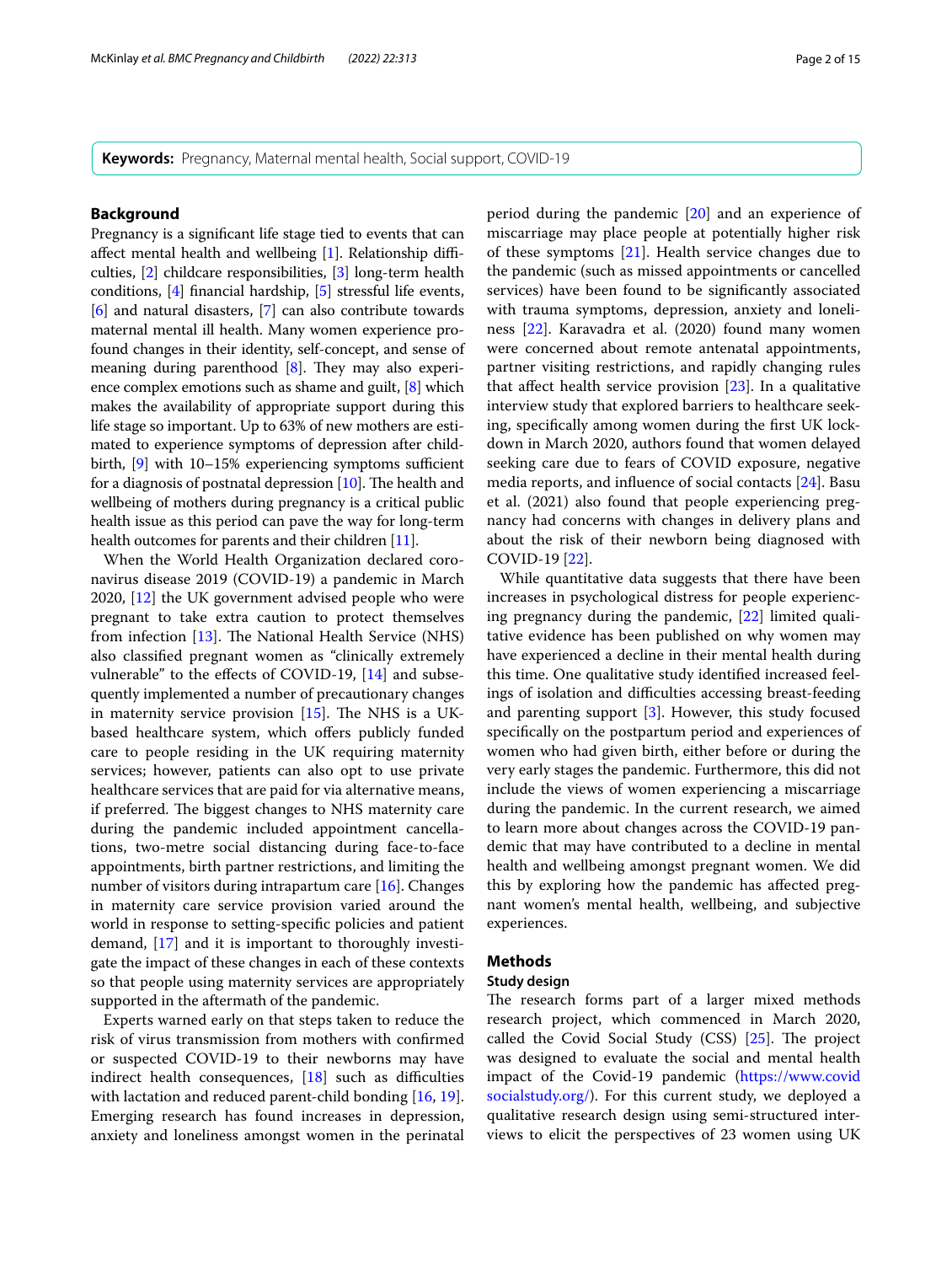maternity services during the COVID-19 pandemic. We obtained ethical approval prior to undertaking the study from the University College London Ethics Committee (Project ID: 14895/005).

## **Recruitment**

We recruited a convenience sample of participants by circulating advertisements through social media (i.e., Twitter), a study newsletter (reaching around 3000 people), and personal contacts. Interested people contacted the research team to register for the study. AM or AB responded with further information and a screening questionnaire. We did not record response rates. Everyone who registered their interest had the opportunity to ask questions before joining the study. Eligibility criteria included being 18 years or older, having experienced a pregnancy and accessed UK maternity services during the pandemic, and being able to speak English sufficiently to read and understand the study information and informed consent forms.

In considering our focus on a study population where demographic factors can have important implications for participant experiences, [\[26](#page-13-16)] we opted to use purposive sampling strategies during study recruitment, whereby we screened participants in attempt to ensure demographic diversity within the group. The factors of interest during study recruitment known to afect pregnancy outcomes included maternal age, education level,  $[27]$  $[27]$  and ethnicity  $[28-30]$  $[28-30]$ . In addition to this, given the potential mental health impact of miscarriage among people experiencing pregnancy, [\[31](#page-13-20)] we also invited participants to take part based on having experienced a pregnancy and using UK maternity services during the pandemic, rather than having given birth and carrying to term alone.

#### **Procedure**

Interviewers (authors AM, AB) were female, PhD-level, qualitative health researchers with training in conducting research with people experiencing mental health problems. Participants completed their interviews from June 2020 until August 2021 (three interviews were conducted in 2020, 18 were conducted from early to mid-2021, and two were conducted from mid to late 2021). We ofered participants a remote, one-off interview via telephone or online video call. All interviews were conducted oneto-one between the participant and interviewer. Participants provided written informed consent before taking part and completed a demographics form. Interviews followed a topic guide (see Supplementary file) based on our research group's existing CSS work on the mental health impact of the pandemic [[32,](#page-13-21) [33\]](#page-13-22). We added several additional open-ended questions designed to elicit responses on pregnancy experiences during the pandemic, as well as the impact the pandemic on mental health, wellbeing, access to support and social lives (Table [1\)](#page-2-0).

#### **Data analysis**

Audio fles from participant interviews were transcribed verbatim by a third-party transcription service. AB and AM checked transcripts for accuracy and anonymity before importing into Nvivo version 12 [[34\]](#page-13-23). AM led on data analysis, incorporating reflexive thematic analysis (RTA) techniques [\[35](#page-13-24), [36](#page-13-25)] informed by critical realist ontology, [\[37](#page-13-26)] whereby we focused on semantic descriptions presented in the text rather than possible underlying meanings [[38\]](#page-13-27). First, AM and AB independently coded three transcripts and met to discuss issues of importance identified. This step was carried out to develop a more nuanced and contextualised approach for interpreting and coding the transcripts. Codes were grounded in the data rather than being based on a preexisting theory or structure. The lead author (AM) read all remaining transcripts and then coded these with a focus on concepts relevant to the research question, rather than line-by-line coding of all interview data [\[36](#page-13-25)]. AM generated themes and subthemes with input from co-authors (AB and DF). For additional feedback during the analysis stage, the preliminary fndings were also presented to the CSS qualitative research team, a group of researchers who have used RTA to analyse previous work on the mental health impact of the pandemic among specifc groups [\[39](#page-13-28)[–41\]](#page-13-29). We have selected illustrative quotes to demonstrate each subtheme; several have been shortened for clarity with full length and supporting quotes presented in Supplementary fle [2.](#page-12-10)

#### <span id="page-2-0"></span>**Table 1** Topic Guide Examples

#### **Questions**

1. Can you tell me more about your experience of pregnancy during the COVID-19 pandemic?

2. Have your experiences of pregnancy/becoming a new mum during the pandemic had any impact on your mental health/wellbeing?

- 3. What has been the impact on any other services or groups you would have otherwise used? (e.g. NCT or support groups for pregnant women)
- 4. Did you have any specifc worries about your pregnancy because of the pandemic?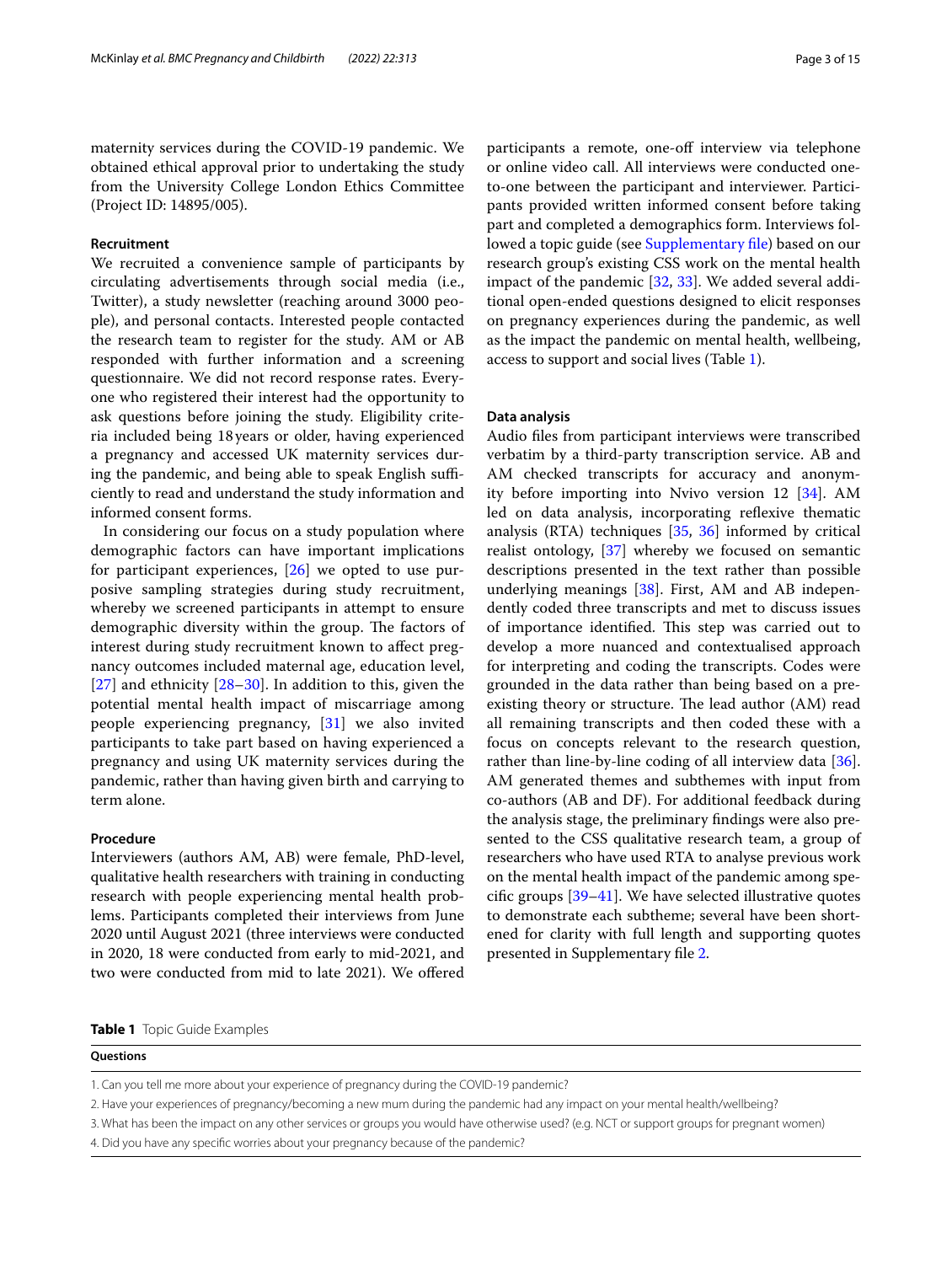#### **Results**

# **Participant characteristics**

We recruited 23 participants who experienced a pregnancy and used UK maternity services during the COVID-19 pandemic (Table [2](#page-3-0)). Six participants said they used some form of private health services during the pandemic, including antenatal classes, prenatal testing, and pregnancy scans. Most participants described themselves as married and living with their partner. All participants identifed as female. Sixty-fve percent of participants were frst-time parents. Four participants in total had experienced miscarriage during the pandemic, one of whom later gave birth to their frst child in the second year of the pandemic. Sixty-one percent of participants identifed as White British. Eight participants had a diagnosed pre-existing mental health condition, including premenstrual dysphoric disorder, depression, and anxiety. Two participants were experiencing post-natal depression and anxiety at the time of their interview.

<span id="page-3-0"></span>**Table 2** Participant characteristics

| Demographic factors                            | $n = 23$       |  |  |
|------------------------------------------------|----------------|--|--|
| Age bands                                      |                |  |  |
| $20 - 29$                                      | 1              |  |  |
| $30 - 34$                                      | 11             |  |  |
| $35 - 39$                                      | 11             |  |  |
| Number of children                             |                |  |  |
| 0                                              | 3              |  |  |
| 1                                              | 15             |  |  |
| $\mathfrak{D}$                                 | $\overline{4}$ |  |  |
| 3                                              | 1              |  |  |
| <b>Ethnicity</b>                               |                |  |  |
| White British                                  | 14             |  |  |
| Mixed Race*                                    | 5              |  |  |
| White Other                                    | 3              |  |  |
| <b>Black African</b>                           | 1              |  |  |
| <b>Education</b>                               |                |  |  |
| Postgraduate                                   | 17             |  |  |
| Undergraduate                                  | $\overline{4}$ |  |  |
| A-levels                                       | $\overline{2}$ |  |  |
| Employment                                     |                |  |  |
| Fulltime                                       | 17             |  |  |
| Self employed                                  | $\overline{4}$ |  |  |
| Part time                                      | 1              |  |  |
| Home maker                                     | 1              |  |  |
| <b>Living situation</b>                        |                |  |  |
| With partner/spouse and children               | 19             |  |  |
| With partner/spouse                            | $\overline{2}$ |  |  |
| With partner/spouse, children and other family | 1              |  |  |
| With housemates                                | 1              |  |  |

*Note*. Two participants identifed as Mixed Race and specifed their ethnic group as "White and Black Caribbean" and "White and Asian"

Three participants had a pre-existing physical health condition, including a mobility condition, skin condition, and polycystic ovarian syndrome.

## **Thematic analysis**

We generated six themes during the analysis about the mental health impact of pandemic-related experiences among pregnant women in the UK (Table [3\)](#page-4-0). Some of the emotions reported by participants corresponded to their experiences during pregnancy or postpartum specifcally, and others spanned across all stages of pregnancy and parenthood. No experiences were universal, and we have attempted to capture these nuances within the following discussion of themes and subthemes.

# *Some pregnancy discomfort alleviated by social distancing measures*

Most participants described some benefts during their pregnancy and parenthood that were associated with social distancing restrictions arising from the COVID-19 pandemic.

*Avoidance of unwelcome attention from others* Social isolation measures meant some participants were able to experience changes in their body during pregnancy without the unwanted gaze, touch, or commentary of other people. One participant described feeling uncomfortable during a previous pregnancy when people touched her stomach. The requirement to physically distance from other people meant no one touched her without her expressed permission.

*"I did not see anybody; nobody touched my bump. I remember being driven insane in my frst pregnancy. Because my manager, who is very lovely … Used to touch my bump, every time she saw me, without asking." P7, aged 35–40, 2nd baby*

Social distancing regulations also meant that participants could avoid uncomfortable social encounters with others: "*It's been nice not to have unsolicited visits, so that's one pro of it.*" At other times, participants were able to avoid unwelcome discussions about the early stages of their pregnancy, and rather, initiate these conversations at their own pace when they felt comfortable.

*" … especially when you're not telling people that you're pregnant, to be able to just do that and never have to tell someone I wasn't drinking because I didn't see anyone, so that was great." P5, aged 30–34, no children, with experience of miscarriage during pandemic*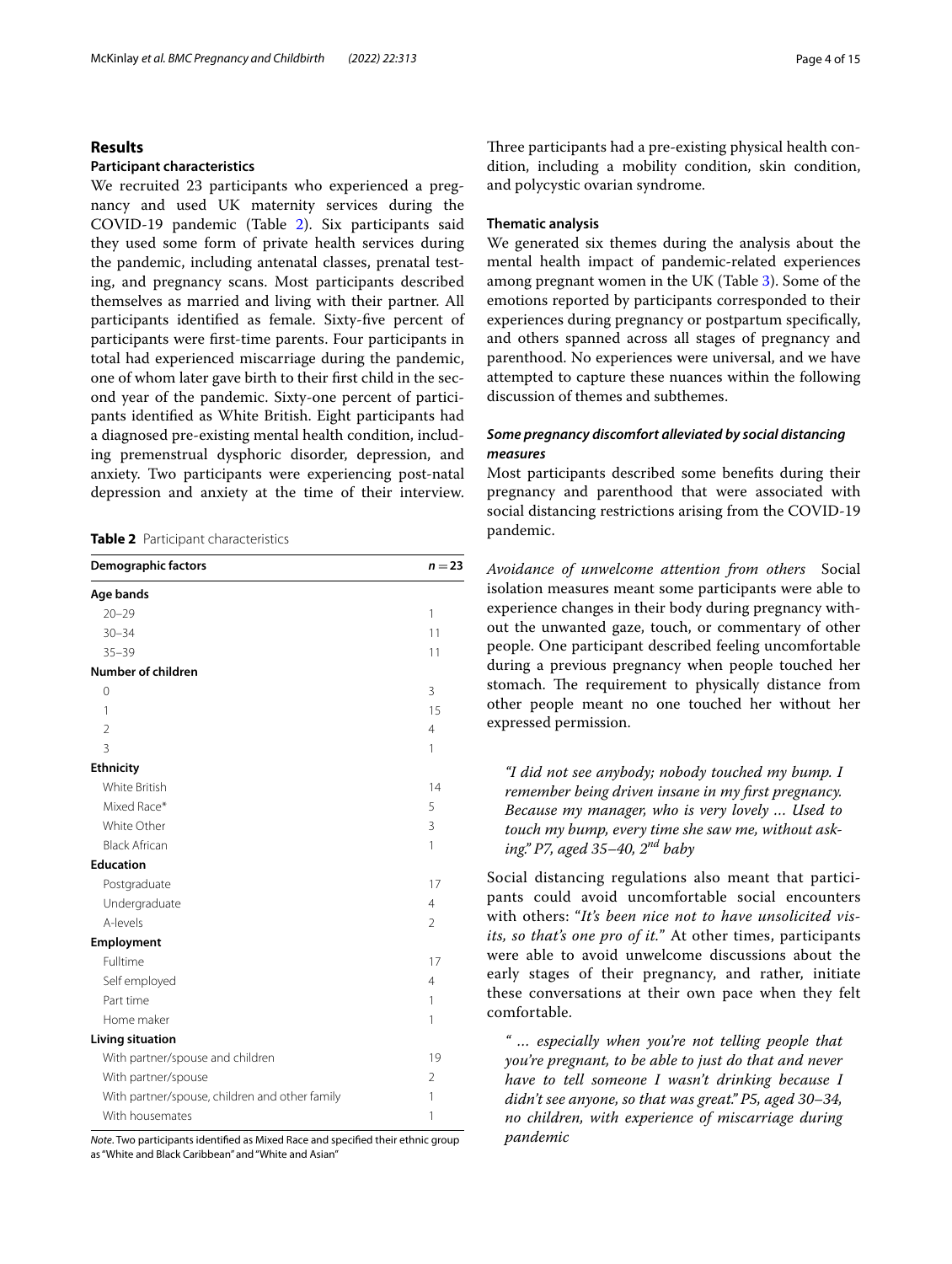#### <span id="page-4-0"></span>**Table 3** Summary of themes and subthemes

| <b>Stage of Pregnancy</b>                                      | <b>Theme</b>                                                               | <b>Subtheme</b>                                                                                                                                       |
|----------------------------------------------------------------|----------------------------------------------------------------------------|-------------------------------------------------------------------------------------------------------------------------------------------------------|
| Pregnancy                                                      | 1. Some pregnancy discomfort alleviated by social<br>distancing measures   | 1.1 Avoidance of unwelcome attention from others<br>1.2 Better management of health and wellbeing through<br>staying at home                          |
| Pregnancy and Parenthood                                       | 2. Importance of relationships that support coping and<br>adjustment       | 2.1 More time to build a connection as a family<br>2.2 Benefits of the support bubble system<br>2.3 Importance of parent groups for support           |
|                                                                | 3. Missed pregnancy and parenthood experiences                             | 3.1 Grief for a missed pregnancy experience<br>3.2 Sadness that pregnancy and parenthood could not be<br>shared with others                           |
| <b>Birth</b>                                                   | 4. Mental health consequences of birth partner and<br>visitor restrictions | 4.1 Upset about partners being excluded from healthcare<br>interactions<br>4.2 Stress of decision making and help seeking without<br>partners present |
| Across the care pathway<br>(pregnancy, birth and<br>postnatal) | 5. Maternity services under pressure                                       | 5.1 Emotional impact of delays and staff shortages<br>5.2 Lack of clarity around social distancing rules within<br>healthcare settings                |
|                                                                | 6. Lack of connection with staff                                           | 6.1 Communication difficulties<br>6.2 Prevention of touch due to COVID-related restrictions<br>6.3 Disruptions to continuity of care                  |

Some participants described this as helpful, particularly by participants with pre-existing anxiety, high-risk pregnancy, and history of miscarriage.

*"I think in a way not being able to see people has helped me a little bit. I think there have been times when I've been really, really low in the last year and a half and it's been nice not to have to go and pretend that I'm all right … it's been really nice not seeing anyone and just keeping it low key." P22, aged 35–40, 1st baby* + *miscarriage during pandemic*

*Better management of health and wellbeing through staying at home* With the exception of those who were working in frontline healthcare and keyworker roles, the introduction of lockdown measures meant many participants worked from home during their pregnancy. This change in routine meant that most participants said they felt better equipped to manage the tiredness and nausea they experienced during early pregnancy.

*"I would throw up and then I would just carry on … And I was thinking, if it had been normal times, I would have had to take loads of time sick, of work, because I wouldn't have been able to face getting on a train." p12, aged 35–40, 1st baby*

Some participants reported that being at home during lockdown resulted in noticeable health benefts. For example, they said they beneftted from not becoming sick with seasonal illness, as they might normally have done throughout the year.

"There was some benefits to social distancing, and *like I said, we all benefted in terms of not getting sick." P7, aged 35–40, 2nd baby*

Health improved for some during their pregnancy because they were able to exercise and relax while isolating with their partner at home. This meant reduced worry about concerns such as the risk of COVID-19 to the health of their baby.

*"I would say on the pregnancy, I think it had a positive impact on my mental health. I think that I always would have been anxious, I always would have been anxious about the health of the baby, but the fact that I could work from home and that I could exercise every day, and I could eat my own food, in my own house, and that I didn't have to go anywhere." p12, aged 35–40, 1st baby*

# *Importance of relationships that support coping and adjustment*

Having supportive interactions with social contacts was described as having a pronounced impact on the mental health and wellbeing of participants in the study, and the absence of support contributed to further feelings of loneliness and isolation during the pandemic.

*More time to build a connection as a family* Lockdown restrictions meant that participants were able to spend more time with their partners and children that they may not have previously had the opportunity due to short parental leave allowances.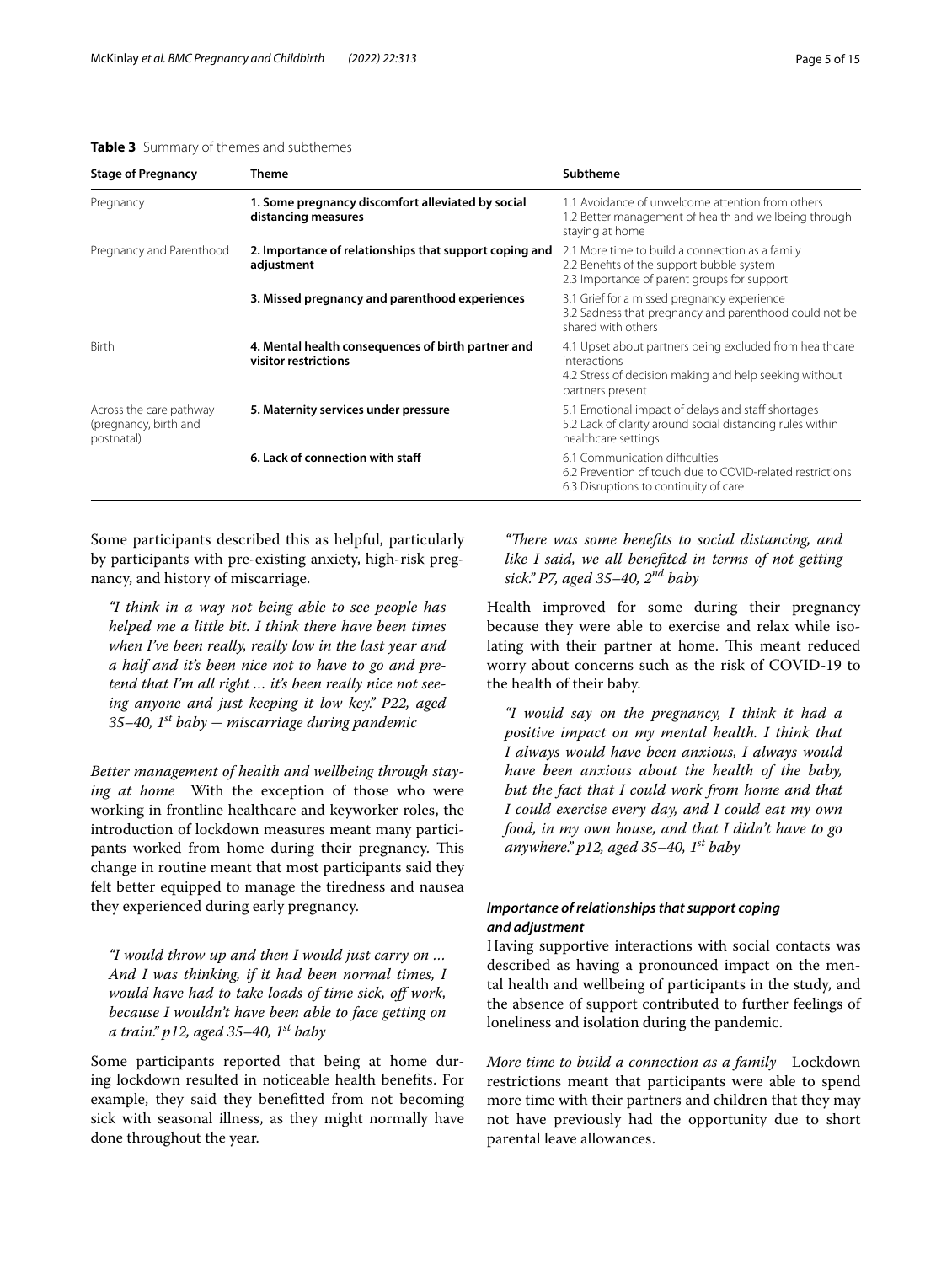*"I mean the only one positive thing for me out of this whole COVID thing … Was that I could spend time, I got to spend a lot of time with my children at this age where they're talking and really engaging. Because maternity leave you have the baby and then you go back to work when all the exciting stuf starts to happen. So, it was really nice to be at home and spend that time with the children. Because you would never get that opportunity again." P3, aged 35–40, 3rd baby*

Participants said that this extra time together helped families to re-evaluate their priorities and for some, created a sense of achievement over having bonded during a time of uncertainty and upheaval.

*"It has made us reassess what's important and neither me or my husband think that we're ever going*  to go back to work in an office full time. He might go *maybe three days a week, I might go two. It makes it cheaper for nursery." P6, aged 35–40, 1st baby*

Social distancing regulations during pregnancy meant participants had more time to spend at home with a partner, which in turn, benefted their mental health and wellbeing by increasing feelings of perceived social support.

*"The lockdown and the pandemic has meant that my partner's working from home, and the support that he provides me, I wouldn't have had if he was at work. So, swings and roundabouts, I guess, a little bit, in terms of not getting support, maybe, from my wider social network, but having the support of my partner has been invaluable." P13, aged 35–40, 1st baby*

*Benefts of the support bubble system* Prior to introduction of the "support bubble" system in the UK, some participants described feeling stressed about increased childcare responsibilities and household duties, leading to frustration about social distancing restrictions.

*"It just seemed incredibly unfair that my husband was allowed to go to work, we had a new baby, and go and do all of these dangerous thing. But I couldn't have my mum round for a cofee to help me out." P3, aged 35–40, 3rd baby*

One participant described her experience after a miscarriage, where she felt further isolated by social distancing restrictions. She had decided to see a friend face-to-face before the bubble system was introduced, out of a perceived need for emotional support.

*"One of my friends who had actually had a mis-*

*carriage herself a few weeks earlier did come over and dropped of some medication and sat with me in the garden and had a chat. Which I don't know if that was technically allowed then but I wasn't really thinking about that." P5, aged 30–34, no children, experience of a miscarriage during pandemic*

The introduction of the "support bubble" system in the UK was described as a *"lifeline"* that made *"a huge diference"* to the mental health of those who needed the support of close friends and family members.

*"From December, the rules were that you could form a support bubble if you had a child under 1. And I just think that should have come in so much sooner 'cause you just need that support … ." P9, aged 35–40, 1st baby*

*Importance of parent groups for support* Most participants described parent groups as an essential source of support to cope with challenges during the pandemic.

*"I was really lucky to attend a lockdown baby group at our children's centre, so even, obviously, when we had the restrictions, at least that didn't stop. So, that was good, being able to at least, to me, to just have that one-hour space to bounce of one another, which we did." P11, 35–40, 1st baby*

Although some parent groups had been cancelled, others moved to remote delivery, including breastfeeding classes, postnatal ftness, baby singing and sensory groups. Several participants said they joined Whatsapp groups through the National Childbirth Trust (NCT) during the pandemic. The ability to share ideas and receive support from group members in real time was described as invaluable.

*"I ended up on a couple of WhatsApp groups of other mums and stuf … It's just so helpful having other mums, especially at three in the morning when you're having that, Baby has been up seven times. You're like, 'oh God, is this ever going to end?' Just having somebody to talk to at three in the morning is really helpful." P6, aged 35–40, 1st baby*

Some participants, however, experienced online groups as unhelpful and found it difficult to build a sense of intimacy with other group members through a phone or computer screen.

*"I did some of the things online, but most of it, I just thought, you know what, I'd rather be there in person. Socially, not having those groups meant that my mental health was worse than it would have been, I*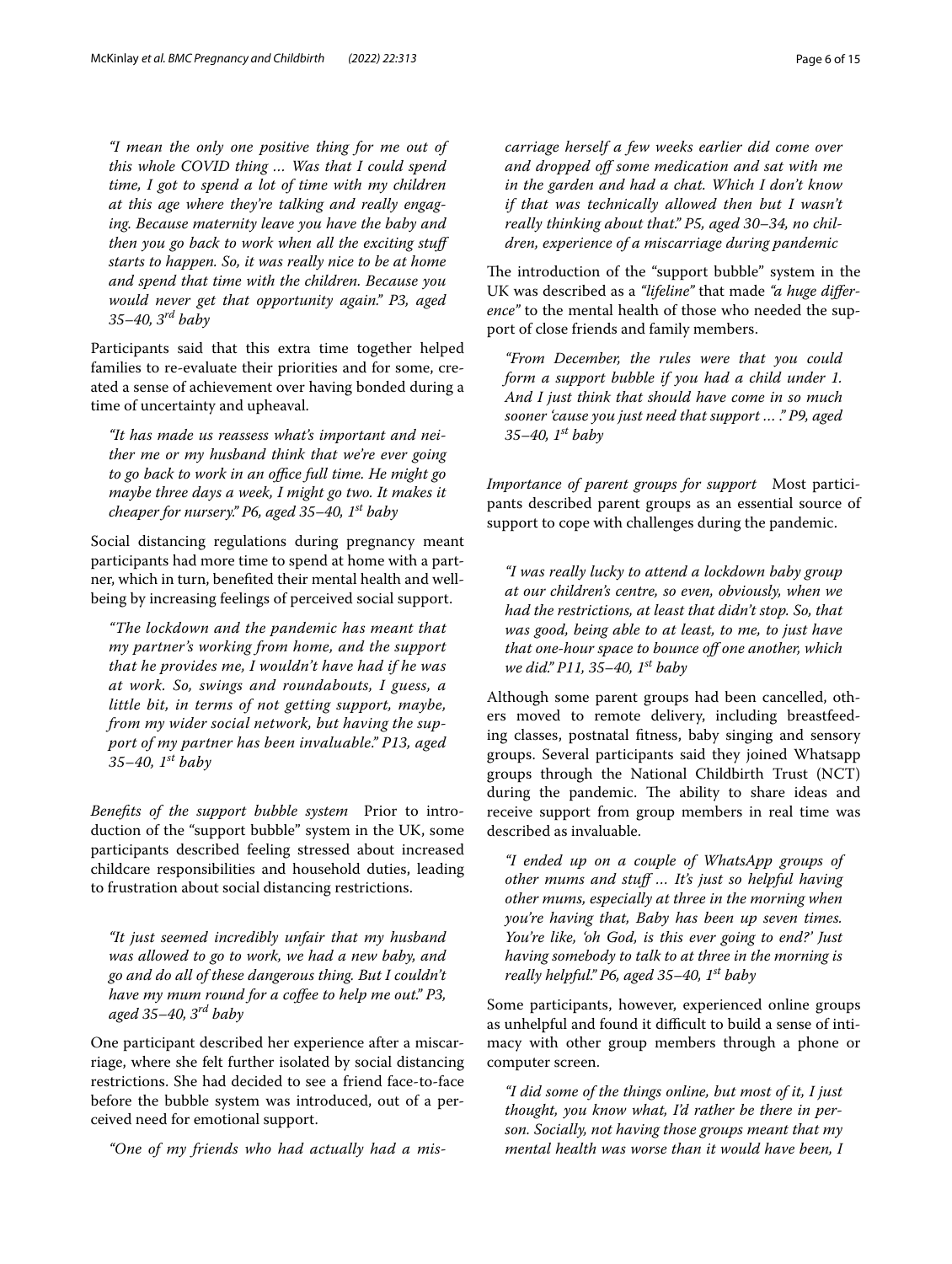## *think, otherwise." P13, aged 35–40, 1st baby*

Many participants, particularly frst-time mothers, were disappointed that they were unable to make new friendships with other parents due to a lack of face-to-face group options.

*"We did NCT over Zoom. I can't say I found it that*  useful, I found it quite difficult to form the relation*ships with the other people over Zoom." P9, aged 35–40, 1st baby*

#### *Missed pregnancy and parenthood experiences*

Although participants reported benefts from some elements of the pandemic restrictions, such as being able to work from home with a supportive partner, there were also downsides to social distancing restrictions that participants said they found challenging. Many of these issues were more likely to be salient for frst-time mothers.

*Grief for a missed pregnancy experience* Many participants who were frst-time parents said they had looked forward to pregnancy rituals like baby showers or shopping for new items for their baby. They described disappointment that they missed these experiences, which were seen as rites of passage, due to shop closures and stay-at-home orders.

*"Weird little things that I was really quite looking forward to, like a baby shower. … pram shopping, it feels so superfcial, but it's actually quite a nice ritual to go through. It's like going to pick out baby clothes and fnd the pram and look at cribs, we never really got to do that." P6, aged 35–40, 1st baby*

Some participants described sadness about *"missing out on"* a pregnancy experience that they had wanted or expected because of pandemic-related restrictions.

*"I've waited 37 years to have a baby. I had one in the middle of a pandemic and all the normal things were taken away from me. I felt really sad about it, and scared." P9, aged 35–40, 1st baby*

*Sadness that pregnancy and parenthood could not be shared with others* A number of participants said they felt sadness that important people in their lives missed physically seeing their pregnancy.

*"I think it was quite hard, actually, being pregnant for the frst time and then not seeing people, and*  *people not seeing my bump growing and things like that. I think that was quite a big mental impact on me. And I think it felt like, I don't know, it wasn't happening, in a way. It was a bit strange. There were obviously pros to being at home, but I think not seeing people and not having that normal journey through your pregnancy, socially." P15, aged 30–34, 1st baby*

Not being able to have people visit or to share the experience of being a new parent with others because of the pandemic contributed to feelings of sadness and loneliness.

*"It kind of felt like a secret, being pregnant, 'cause I didn't see anyone, and no one apart from the medical staf and my parents saw me, and it's kind of like everyone was so caught up in having to adjust with what's around them and the evolving state of the world, that I kind of felt forgotten about." P8, aged 25–29, 1st baby*

Some participants said they also felt disappointed that their baby missed seeing other people in their frst weeks or months of life because of social distancing restrictions.

*"I haven't been able to meet up with my friends and family and share early motherhood with them. Our babies changed so quickly, don't they, that I feel I've had to grieve on what I've missed out on and what he's missed out on." P8, aged 25-29, 1st baby*

# *Mental health consequences of birth partner and visitor restrictions*

Being unable to use maternity services with a partner was unsettling or stressful for most participants in the study. The impact of a partner's absence was described as one of the most salient points of their pandemic experience, as meaningful moments were lost and decision-making made more difficult.

*Upset about partners being excluded from healthcare interactions* A majority of participants reported that their partners were unable to accompany them to some or all hospital appointments and described this at times as "stressful", "difficult" and "traumatising". This was especially so for participants in the late stages of pregnancy or experiencing miscarriage. The absence of a partner in times of distress meant that some participants missed moral support and sources of reassurance.

*"I still had to go into the hospital [after miscarrying] but I would have to go in and go through that process alone ... The whole thing you're going through*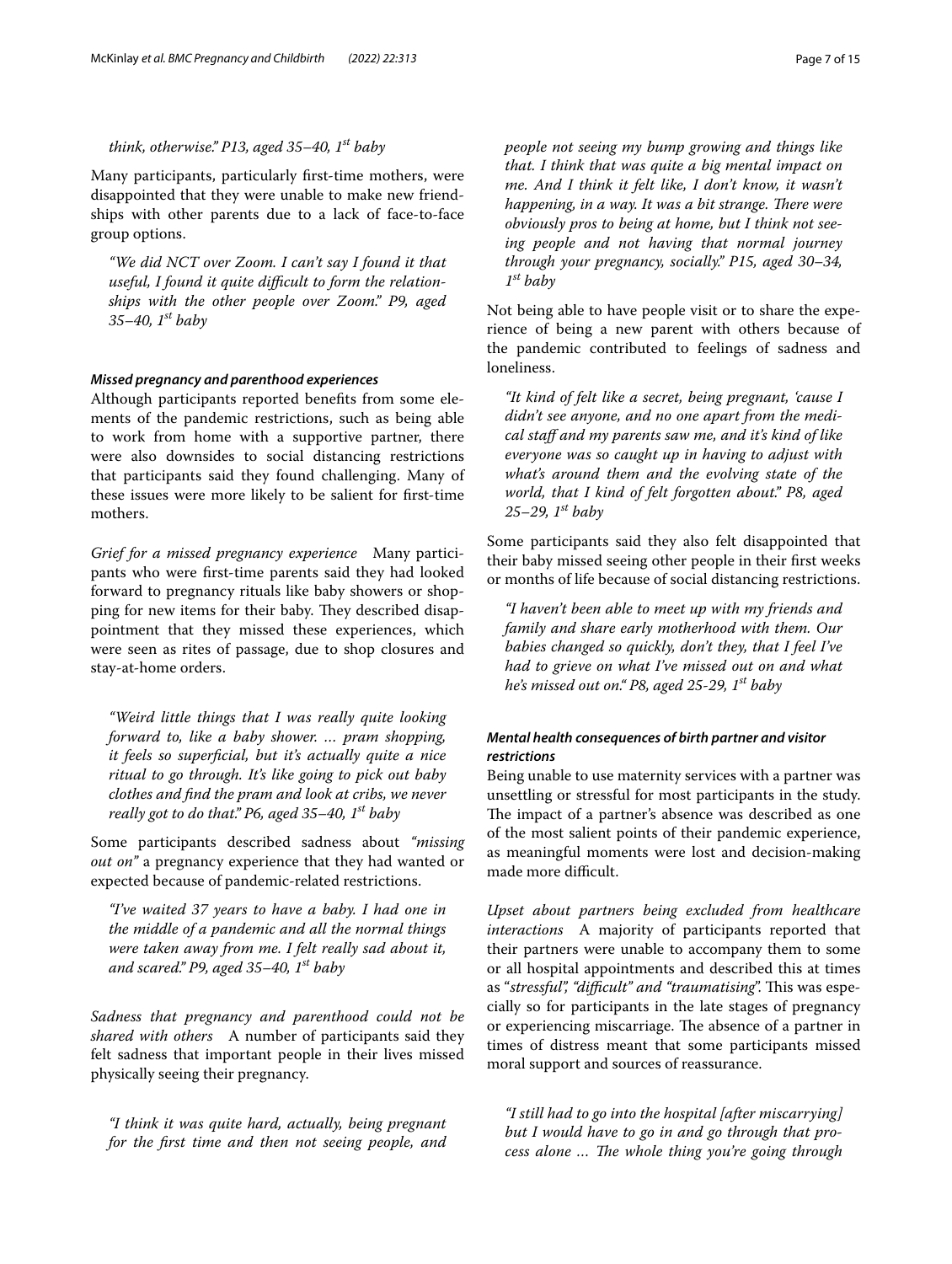*when your body is losing something as well, it's so traumatic on your body... Going to the hospital then alone and being alone through that process and coming out of there alone … It just isolates the two of you even more which is the last thing you need really.*" P22, aged 35-40,  $1^{st}$  baby + miscarriage *during pandemic*

Participants with high-risk pregnancies, previous miscarriage, or frst-time parents were more likely to say that not having their partner present during scans was upsetting.

*"From my perspective actually, it was just a bit limited in terms of face-to-face time, whereas for him there was nothing, he wasn't involved essentially, that was probably the worst thing about it. It's our frst baby … " P17, 30–34, 1st baby*

Participants recalled that missing certain scans was more meaningful at particular stages of development than others. For instance, learning about the sex of the baby, confrming absence of medical conditions (i.e., gestational diabetes) and hearing the heartbeat were described as the hardest appointments to experience alone. Some hospital staff tried to recreate this experience by allowing phone calls, video calls, and sound wave recordings to include partners remotely, as much as restrictions would allow.

*"In some hospitals they weren't allowed to tell you what sex the baby was, they couldn't write it down or anything in case they contaminated the paper, they didn't take that approach in our hospital. So, the guy that was doing my second scan, the 20-week scan, he did write down the baby's gender so that we could open it together, so my husband then got to be there for that, so that was lovely." P20, 35–40, 1st baby*

Not all hospitals however permitted phone calls or recording for women to share the development of their baby with their partner remotely and many participants found this experience upsetting.

*"I said, 'can I ring my husband, whilst we're in the appointment?' And they were like, 'you can't video call' … Okay, that's weird, but if that's what you want. They said, 'can you confirm you're not going to record us?' … I remember being so insulted. Why would I record you, and even if I did, what skin is it of your nose?" P7, aged 35–40, 2nd baby*

For some who had to wait alone in hospital for extended periods for active labour to begin, the absence of support and reassurance from their birth partner was disconcerting.

*"Tat was really upsetting, being on the maternity ward myself, my waters breaking, getting really scared because they were doing a staf turnover when it all happened and I couldn't get anyone's attention … if he'd been there he could have gone of and got someone for me, and it was all just a blur really … And it's such a traumatic thing for your body to go through isn't it, giving birth, but, you just need your birth partner there." P8, aged 25–29, 1st baby*

In some cases, parts of the birth were still missed by partners because the labour progressed quickly, or members of staf were unavailable to facilitate birth partner entry to the ward.

*"I'd been admitted to this observation ward. And then, because they didn't have a midwife available, whether that is because of COVID or what, I couldn't be put on the labour ward initially. I did a lot of it on my own, because he couldn't come up." P21, aged 30–34, 1st baby*

Some participants who stayed in hospital after the birth of their child reported feeling distressed by not being able to have birth partners or family visit. This was particularly stressful for participants with pre-existing health conditions and post-birth complications.

*"So, from the Monday onwards, I couldn't have any visitors, so obviously, that was then challenging … my partner ended up outside the hospital, being told he couldn't come in, which was very traumatising on both parts." P11, 35–40, 1st baby*

*Stress of decision-making and help seeking without partners present* For those facing pregnancy complications, participants reported that digesting complex medical information and making decisions about the future was inhibited by not being able to have a support person or birth partner present during prenatal appointments.

*"*[The baby] had reduced movements once and I had *to go into triage by myself. And then, when I was 39 weeks and she wasn't moving again, I had to go in and they were like, well, we would recommend induction. I had to go and fnd [my birth partner] outside in the hallway and have a conversation. He couldn't be in there to talk to the doctor about a really pretty important decision that we had to take. I think he felt a little bit bulldozed by it. Because I'd heard all the information, but then, of course, I couldn't really relay it." P6, aged 35–40, 1st baby*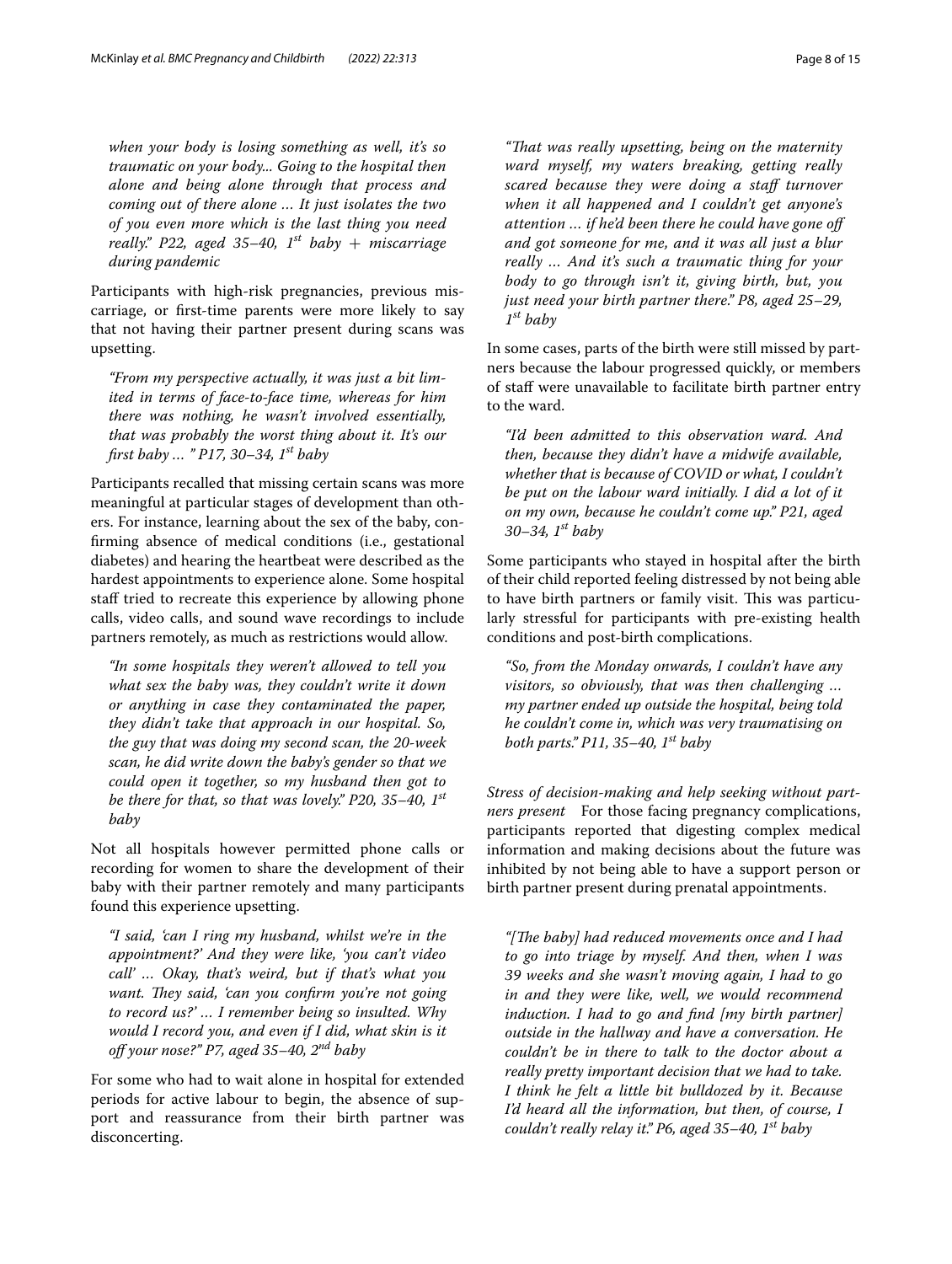Several participants described feeling unable to advocate for themselves during interactions with hospital staf without the support of a partner, contributing to increased feelings of vulnerability.

*" … not having your partner there for any of the antenatal clinics or any of the times I had to go into hospital for check-ups... I think that it was quite hard to make choices on things by myself. And quite hard to have a voice. And I think that your birth partner or your partner throughout the whole thing, it's quite important to have them there for you to have that voice, because sometimes, when you're in pain or you're upset or you're feeling a bit vulnerable, you can't actually articulate what you really need or what you want." P15, aged 30–34, 1st baby*

Consequently, several participants said they paid for private care (for services such as a pregnancy scan) or changed their birth plan to an elective c-section, in order to be able to have their partners present with them.

*"I was really scared I'd be there for days on my own in pain without my husband, or that it would suddenly happen really quickly and he wouldn't be there, and he'd miss the birth of the baby. So it was quite a major factor in me deciding to ask for a C-section." P9, aged 35–40, 1st baby*

The presence of birth partners on the postnatal ward was described as particularly important because they provided additional advocacy support and facilitated helpseeking at times when participants felt overwhelmed, exhausted, or distressed on the wards.

*"So, the whole, actual giving birth experience, the medical bit, was great, and then the post-natal bit was just awful, it was so horrible and frightening … I realised that I was hallucinating … I couldn't sleep, because, not only was my baby awake, but all the others were, at various points, as well … on the second day my husband came to visit, I got him to go and say, look, my wife has mental health issues, please can you give her more support." p12, aged 35–40, 1st baby*

#### *Maternity services under pressure*

Participants recognised the unprecedented circumstances that the pandemic placed on healthcare; however, some expressed frustration with standard elements of care they received (such as long wait times to receive follow-up support after giving birth) that were *"exaggerated by the pandemic."*

*Emotional impact of delays and staf shortages* Many participants felt the impact of COVID-related service disruptions acutely during pregnancy complications, experiences of miscarriage, and when giving birth.

*" … You can't even sit in a waiting room with other people. You're waiting for a slot to see somebody and they were all so busy in the hospital that you could be in a waiting room for such a long time on your own just waiting to be seen by someone." P22, aged 35–40, 1st baby* + *miscarriage during pandemic*

Some described noticing that either staff were absent due to sickness or facing higher workloads than usual leading to some participant saying they felt uncared for.

*"Lots of staf were of sick, and I think the hospital was in a state of chaos … the hospital were under a lot of stress, but it was just the post-natal stuf … the bit about caring for the baby, there was just no help at all, really." p12, aged 35–40, 1st baby*

Staff shortages from COVID, combined with birth partner and visitor restrictions, meant that some participants felt a lack of support after childbirth.

*"I was very disappointed by the level of care that was unfortunately provided to me, because it didn't help that I couldn't have anybody there, so there was just, obviously, me and baby, and I felt that the basic needs, like making sure that they've given me a bed bath, or support me to go and use the shower or supporting me to get changed, or any of that, just didn't happen, whatsoever." P11, 35–40, 1st baby*

Consequently, some worried that the antenatal care they were receiving was not of a standard they had expected, or that steps to protect their health or their baby's health were being missed.

*"I felt like, to some extent, they might not be following up things they would normally follow up or perhaps dealing with things with the same urgency that they normally would, because of COVID." P15, aged 30–34, 1st baby*

At a time where many felt lonely, unsupported, and vulnerable, some participants said they felt guilty for asking staff for help or information.

*"I remember contacting the assisted conception unit in the hospital and them saying, 'it's really difcult here, we're short-stafed and we've got COVID happening, this is the emergency.' So, you feel really bad about asking for support." P22, aged 35–40, 1st baby*  + *miscarriage during pandemic*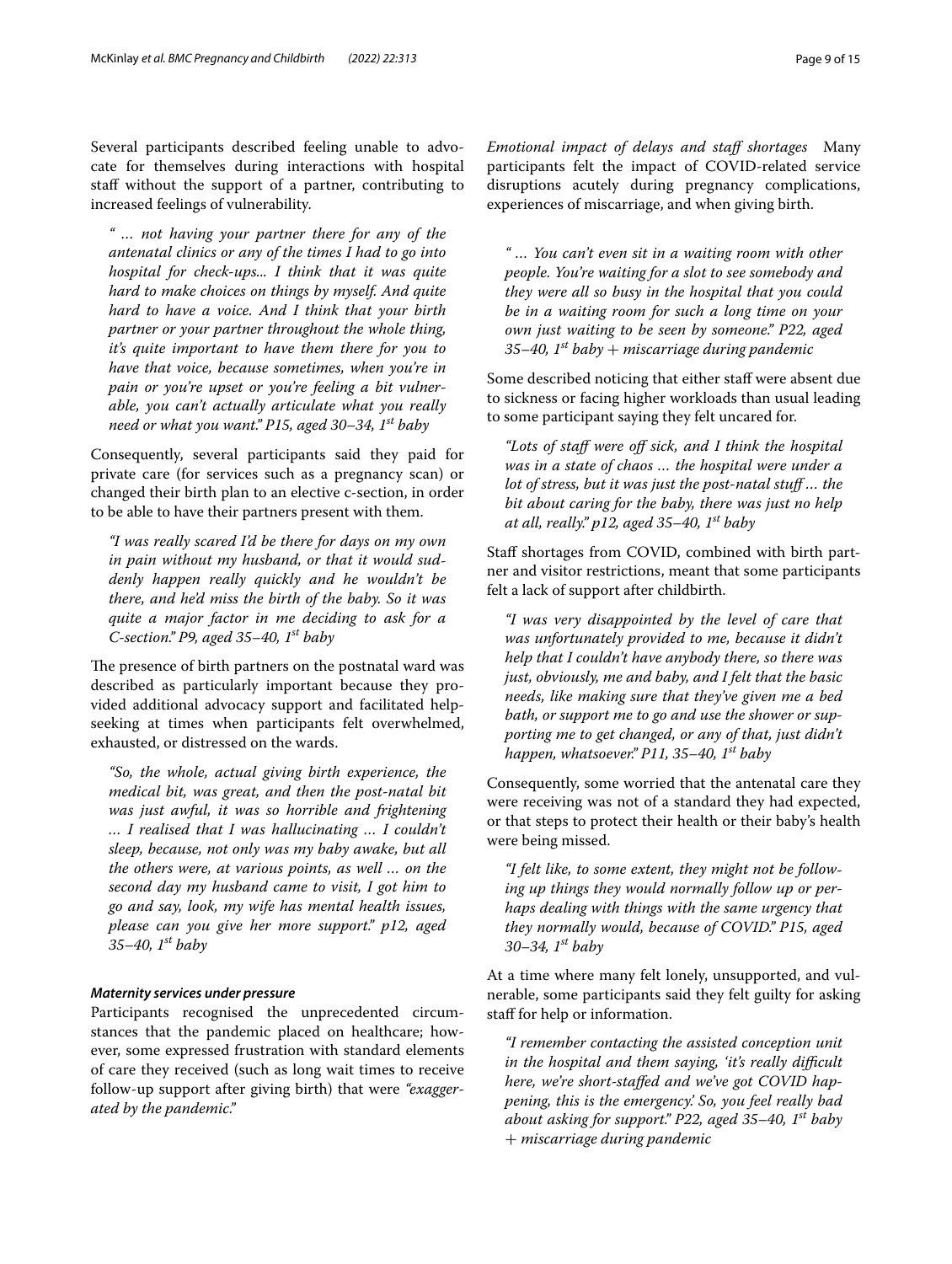*Lack of clarity around social distancing rules within healthcare settings* Several participants described interactions with hospital staff where COVID-related rules were unclear or implemented inconsistently at various points along the care pathway.

*"I went by myself, and the entrance, it said, if this is your frst appointment at the foetal medicine unit, your husband can come, your partner can come. I asked them, can my partner come? They were, 'we don't know, they keep changing the rules, none of us has got any idea.' So, they went and asked, and in the end they were like, just send him up." P7, aged 35–40, 2nd baby*

Several aspects of maternity service care, including lack of clarity about the hospital social distancing rules and absence of partners for support, meant many participants went to additional lengths to gather information and advocate for their wants and needs during appointments.

*"I think there was some confusion with the doctors and the nurses around what the policies were, not that they told me that, but that's what I felt. And then, when I had more of an understanding of what the policies were, when I was a bit more, like, 'this is what I'm allowed to do,' then I think they gave in a bit more." P13, aged 35–40, 1st baby*

#### *Lack of connection with staf*

The subject of connection was discussed in relation to trust, touch, and support from staf, almost interchangeably by some of the participants in the study. These factors were described as important because this seemed to infuence their level of satisfaction with care received.

*Communication difculties* Participants reported some communication difficulties with staff during their interactions with maternity services. Several participants said they found it difficult to communicate with healthcare staff whilst wearing personal protective equipment (PPE) during appointments.

*"Tat was really weird, and just going in with masks and seeing the doctors and the nurses through masks, that was all really weird. I'm quite a social person and I chat, it just made it all a lot more diffcult." P13, aged 35–40, 1st baby*

Some participants felt that they did not receive the same quality of maternity service care during the pandemic compared to pre-pandemic times. This was a concern as some participants felt elements of their care might be missed due to remote consultations, particularly for those having their frst child and uncertain of what to ask for, or unsure what was considered "*normal."*

*"And I know that, normally, the health visitors would see you once a month … that is something that I really felt was quite a worry for me, especially in the beginning, because my son was premature and I was concerned about his weight and concerned about just lots of things developmentally. And I think just having a phone call about that was quite concerning." P15, aged 30–34, 1st baby*

Many found it difficult to "build a relationship" and gain "*reassurance*" from midwives and consultants over the phone. Participants with pre-existing mental health concerns, pregnancy-related anxiety, and experiences of miscarriage and pregnancy complications were more likely to say the lack of face-to-face care was a source of concern.

*"The pregnancy didn't show very visibly on me ... I had no bump at all, really, for about fve and a half months. So, I was always quite anxious, 'is the baby developing properly?' … because all the midwife appointments were on the phone, it was probably only about fve months in, where I actually got measured, and they were like, oh, yes, that's fne." p12, aged 35–40, 1st baby*

Several participants said that health issues for themselves and their baby were missed because of a lack of face-toface appointments and physical examinations during COVID-restrictions.

*"Post-natal, I think it's a six-week check for mum. Tat didn't happen in person, and that was, for me, a really big issue, because my C-section scar was infected … nobody was able to check it after, to make sure that it was okay, and it would have normally happened at the six-week appointment. But because that happened over the phone, they weren't able to have a look at it. So, I think that was, personally, that should have been an appointment that happened face-to-face." P13, aged 35–40, 1st baby*

*Prevention of touch due to COVID-related restrictions* Due to COVID-restrictions, participants reported that many healthcare staff were unable to provide handson care. Experiences of staf being unable to touch participants and their babies had an impact on how participants felt about their level of care on the postnatal ward and beyond.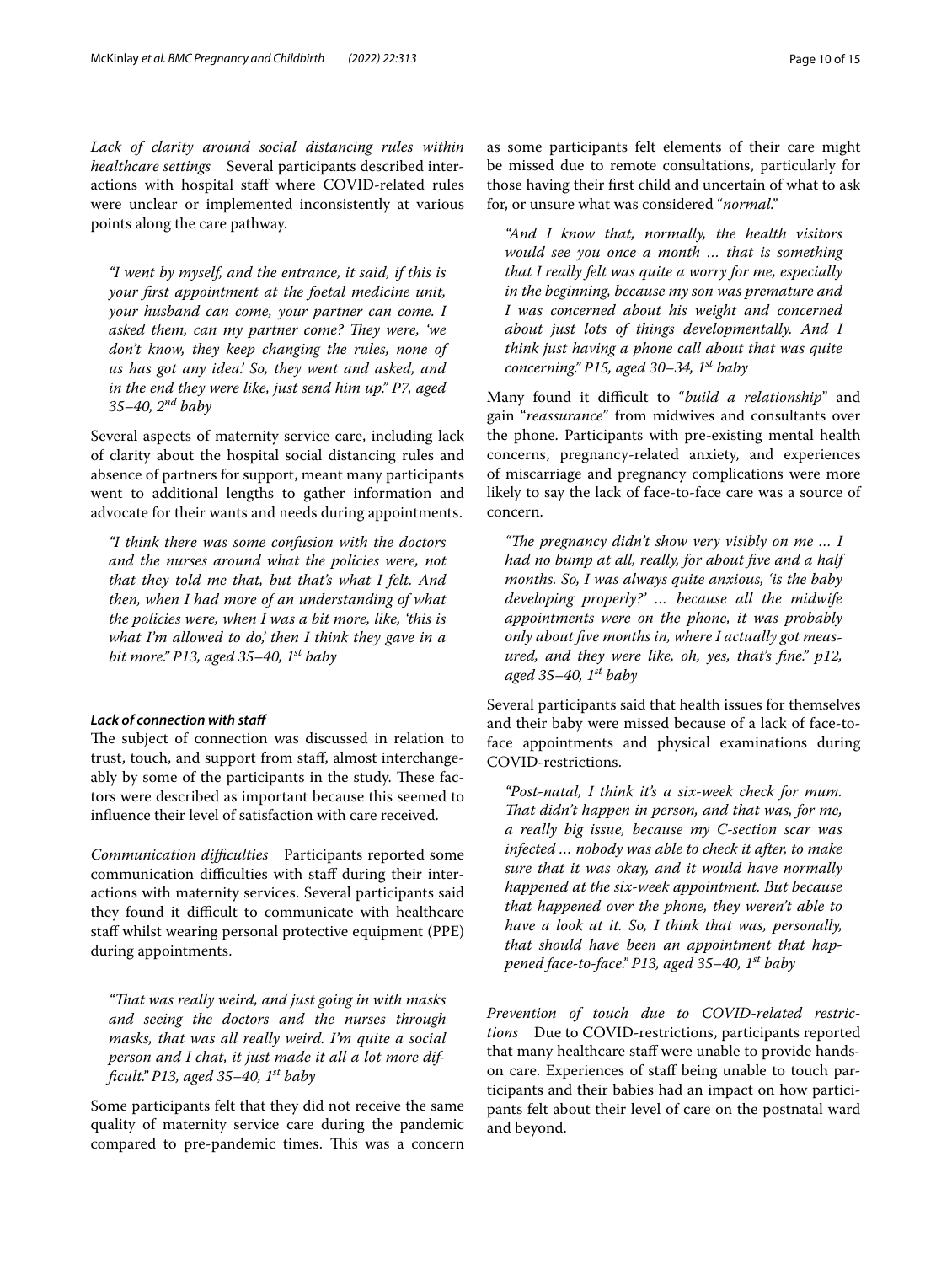*"I think it was just difcult in terms of, some of the midwives in the hospital, the advice is not to touch the babies so much. And I think when we were at home, you've still got someone coming in, and wearing a mask. It couldn't be as personal, maybe, or interactive as what it might have been." P22, aged 35–40, 1st baby* + *miscarriage during pandemic*

The rules around lack of touch were particularly upsetting for participants staying on the postnatal wards. When staff were unable to provide one-to-one physical care, coupled with birth partner visiting restrictions, many participants felt unsupported, stressed and alone.

*"[My baby] was crying, and none of the nurses were able to pick him up. I was pulling on my trousers, and I had him in my hand, and I couldn't even pass him over to a doctor, to anyone, so I had to put him back in the buggy, and he was crying, I was trying to change. It was just complete madness, and you could see that the nurses were looking at me, quite sympathetic, but they couldn't do anything." P13, aged 35–40, 1st baby*

*Disruptions to continuity of care* Pandemic-related pressures on the health service afected continuity of care and participants said that this compounded their feelings of being alone, particularly for frst time parents and participants with a high-risk pregnancy.

*"I had to tell my story every time, that was just really distressing, and none of them read the notes in advance … I cannot describe how stressful my pregnancy was, and it was defnitely compounded by having no-one hold my hand through it. And of course, now, they've got a policy of the same midwife for the whole pregnancy. And I've seen that come a bit out of the pandemic, and a bit out of people's feedback in general." P7, aged 35–40, 2nd baby*

The impact of frequent staff changes, and lack of staff availability meant that some participants felt less supported than if they had seen the same health professional throughout their pregnancy.

*"I rarely saw my actual, my allocated midwife. Each time I went, it was someone diferent … I couldn't build that rapport when it's not the same person every time. So, yeah that was tough." P8, aged 25–29, 1st baby*

As the pandemic progressed and some services adjusted their practices to balance patient care and pandemic restrictions, being able to see the same member of staf helped to build trust and increase feelings of reassurance.

*"I would say from 36 weeks onwards, I was seeing a midwife nearly every week, and I was seeing the same midwife, and that really made a diference, with a student, who was really good as well. I felt far more supported, because I was like, I'm seeing, I know the midwife's name, I'm going to her next week, I'll save up this question. She's making sure that everything's okay, she's feeling the baby move, listening to his heartbeat, all that kind of stuf, and I felt far more assured." P4, 30–34 1st baby*

#### **Discussion**

Since the start of the COVID-19 pandemic, some of the social distancing restrictions implemented in maternity services have now been critiqued for lacking evidence  $[42]$  $[42]$  and conflicting with human rights,  $[43]$  $[43]$  $[43]$  such as the separation of parents and new-borns. In this study, we explored how social distancing restrictions afected the mental health and wellbeing of women experiencing a pregnancy and accessing UK maternity services during the COVID-19 pandemic. This avenue of enquiry is essential for helping to improve policy responses regarding maternity care for future pandemics and emergencies. Aligned with existing research, the participants in our study shared concerns about reduced social contact and support, [\[3](#page-12-2), [44](#page-13-32)] as well as feelings of loneliness and isolation throughout their pregnancy, [\[45](#page-13-33), [46](#page-13-34)] all of which were exacerbated by the pandemic and associated restrictions. Isolation was experienced by participants in our study at multiple points along the antenatal care pathway. This included having continual remote consultations with pre- and postnatal care staf, being unable to see the same members of staff during their pregnancy, staff not being able to provide physical hands-on care after the birth and being unable to have birth partners present during service use.

At the start of the pandemic, experts recommended precautions to reduce the risk of COVID exposure during antenatal visits, including ofering women with uncomplicated pregnancy remote appointments [\[16](#page-13-6)]. While remote healthcare appointments may have increased access to healthcare among some groups during the pandemic, ofering appointments remotely in the future is not likely to be a preference reported by all, particularly for those with serious health concerns [\[47](#page-13-35)]. Qualitative research interviews conducted in Canada suggest that women may prefer virtual postnatal care because it helps to regulate their family routine, reduce stress and save on expenses associated with travel to consultations [[48\]](#page-13-36). However, for participants in our study experiencing a frst pregnancy, pregnancy complications or a preexisting health condition, compulsory remote care was a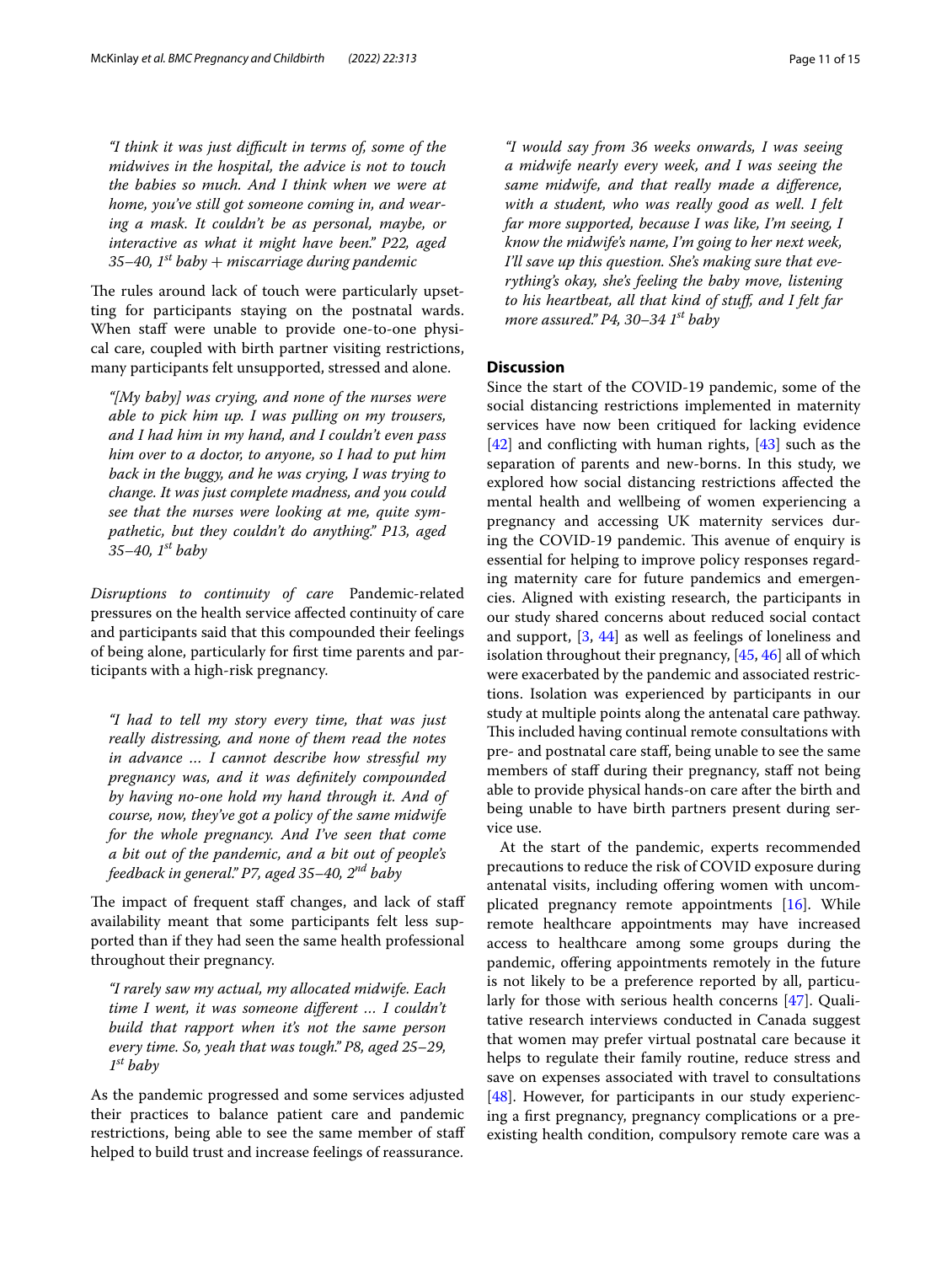source of great concern, leading to feelings of uncertainty and increased stress.

Participants in our research described the psychosocial impact of restricted interactions with maternity care staf because of the pandemic, including staf being prevented from delivering "hands-on" care around their new-born babies. When signifcant practice changes such as these are implemented as they have been during the COVID-19 pandemic, [[42](#page-13-30)] midwives and other maternity care professionals could be at risk of moral injury from having to uphold changes in care that confict with their ethical values [\[49,](#page-13-37) [50\]](#page-13-38). Additionally, participants in this study described feeling a lack of connection between themselves and their midwives due to social distancing requirements, which is important because this can prevent feelings of mutual trust and empowerment [\[51](#page-13-39)]. For participants in our study with high-risk pregnancies who may have been more vulnerable to isolation, fear, and grief, [\[52](#page-13-40)] relationships with health professionals were reported to be especially important. Factors such as lack of trust and continuity of care have been reported by women prior to the COVID-19 pandemic when using UK maternity services [[53](#page-14-0)], but our findings highlight how these feelings were exacerbated by COVID-related restrictions. This included mandatory use of PPE, remote appointments, limitations to physical care, and staff shortages.

Participants in our study described the various ways in which their social ties were cut due to social distancing restrictions and pandemic-related cancellations in parent groups and community services. These restrictions and cancellations compounded feelings of loneliness and isolation and ultimately mental health and wellbeing. Taken together with existing research, [\[54](#page-14-1), [55](#page-14-2)] these fndings highlight the importance of accessibility to peer support groups for parents in times of pandemics. Introduction of the "support bubble" system whereby one household could form a support network with one other household [\[56](#page-14-3)] was a key change in social policy that brought about noticeable diferences for participants struggling with isolation, miscarriage, new motherhood, childcare demands, and adverse mental health. For other groups beyond the current study, including domestic abuse survivors [\[57\]](#page-14-4) and parents with young children, [\[58](#page-14-5)] many have also gained important sources of social support resulting from this policy. However, announcing the support bubble system to people earlier could have helped to mitigate some of the difficulties reported in this study.

Social distancing regulations have been emotionally challenging for many diferent groups within the general population [\[59](#page-14-6), [60\]](#page-14-7), and participants in our study reported aspects of their social distancing experience during the pandemic that threatened their mental health and wellbeing. However, there were pandemic-related changes that were also helpful and meaningful. For those in the early stages of pregnancy, being required to stay at home helped them to feel safe from the virus and better able to manage their pregnancy symptoms. It is notable that some participants reported having to take less time off due to being able to work and manage their symptoms better from home, suggesting that more fexible policies on working from home during pregnancy could reduce sick days amongst pregnant people in the future. The women in our study said that having partners at home at the same time during their pregnancy also supported feelings of wellbeing by increasing access to practical and emotional support. A consistently reported fnding is the strengthening of families [\[3](#page-12-2)] and relationships [[46\]](#page-13-34) under lockdown restrictions, but we found this connection also helped families make decisions about their future and feel more stable in times of great uncertainty during the pandemic.

#### **Strengths and limitations**

Owing to in-depth qualitative interviewing methods and a data collection period that spanned three national lockdowns, we were able to present a wide range of detailed experiences throughout the various stages of the COVID-19 pandemic in the UK. We used recruitment strategies to ensure variability of experiences within our group of participants, to increase the likelihood of the transferability of our fndings to other settings [\[61\]](#page-14-8). We spoke with participants who had high risk and low risk pregnancies, and varying caring responsibilities during the pandemic, which allowed us to focus on some of these nuanced diferences within the group during our study. Remote interview methods meant that people from across the UK could take part in the study; however, those without access to the internet may have been inadvertently excluded from taking part. Although we attempted to sample a wide range of demographic characteristics to explore the impact of these factors on experiences of pregnancy during the pandemic, our sample was restricted to married women, who were highly educated, in fulltime employment and aged mostly over 30, with some suspected but no confrmed COVID-19 diagnosis. Consequently, we were unable to "compare and contrast" the cases presented here as we might have been able to, had the sample been more demographically diverse [\[62](#page-14-9)]. Characteristics such as gender identity [\[63](#page-14-10)], marital status, age, ethnicity and socioeconomic group [\[64\]](#page-14-11) can compound experiences of isolation and marginalisation in pregnancy, and warrant additional focus. We recommend future researchers explore the impact of pandemic-related changes among women who experience multiple forms of marginalisation, as these communities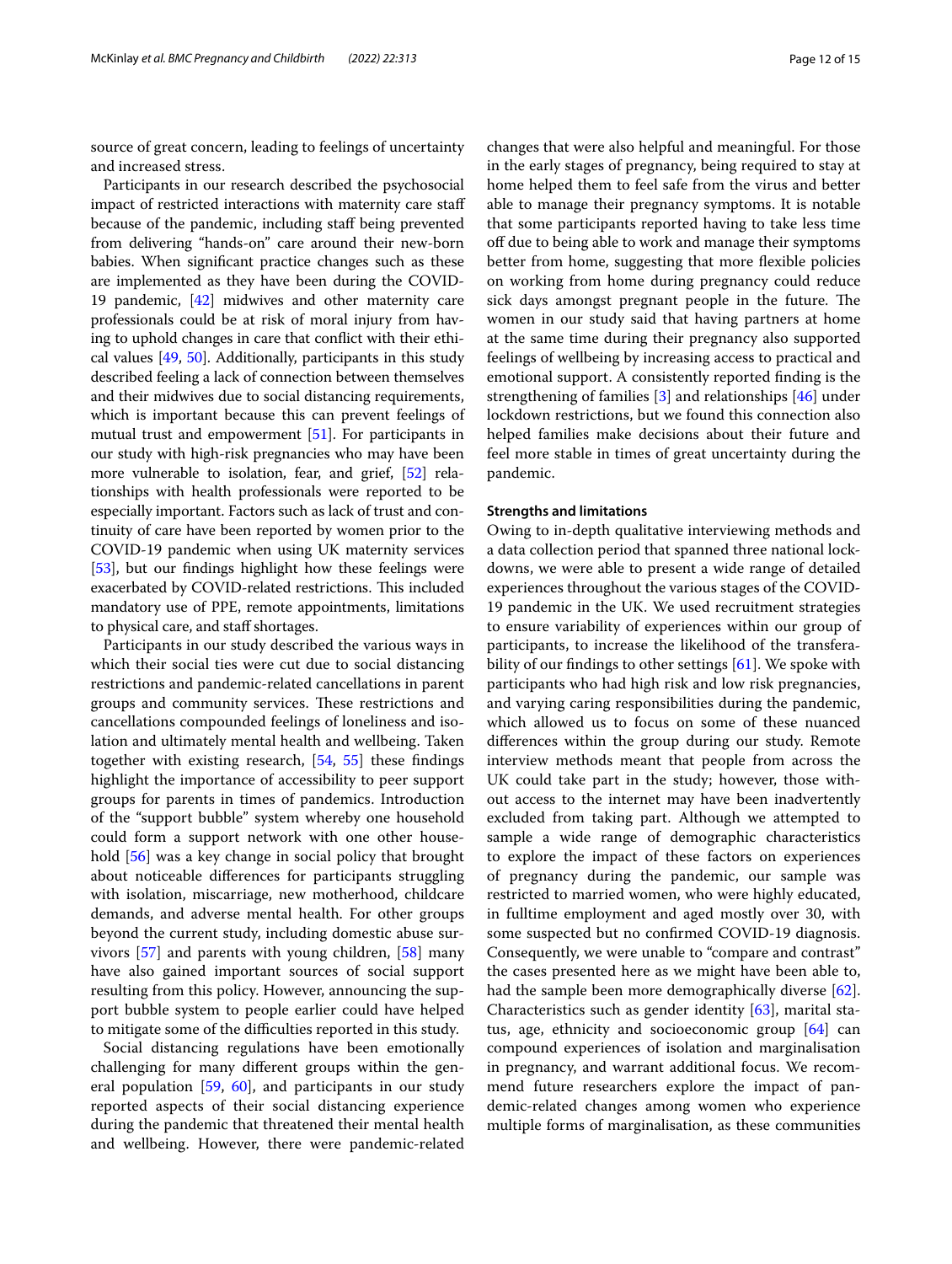were disproportionately impacted by COVID-19 policy responses [\[65](#page-14-12)].

## **Conclusions**

Our fndings highlight aspects of care that must be taken into consideration in pandemics, emergencies or disasterrelated situations, in order to protect the mental health of people experiencing pregnancy and miscarriage. Some service adaptations during the pandemic have been critiqued for being overly cautious, with more nuanced approaches to antenatal care needed in the future [\[15](#page-13-5)]. Specifcally, availability of a birth partner or support person must be permitted where possible, as these restrictions brought about the most distress and uncertainty for women in our study. Further, support bubbles not just post-birth but during pregnancy should be explored as a priority to provide adequate support with mental health, physical symptoms tied to early pregnancy, and highrisk pregnancies. Pregnant women in this study said they experienced a loss of social support and access to parent groups during the COVID-19 pandemic, which had a detrimental impact on their mental health and wellbeing, so more development of online or socially distanced support groups could help to address this issue in the future. The pandemic also placed additional pressures on the delivery of maternity services and many participants reported dissatisfaction with aspects of standard care that were exacerbated by social distancing restrictions. Further work is needed to explore the experiences of maternity staff during the COVID-19 pandemic, to identify what further support they feel is needed for delivery of maternity services in the future, as we move beyond the pandemic.

#### **Supplementary Information**

The online version contains supplementary material available at [https://doi.](https://doi.org/10.1186/s12884-022-04602-5) [org/10.1186/s12884-022-04602-5](https://doi.org/10.1186/s12884-022-04602-5).

<span id="page-12-10"></span><span id="page-12-9"></span>

| Additional file 1.        |  |  |
|---------------------------|--|--|
| <b>Additional file 2.</b> |  |  |

#### **Acknowledgements**

The researchers are grateful for the support of Breath Arts Health Research during recruitment. The authors thank the qualitative COVID-19 Social Study group members (Tom May, Katey Warren, Jo Dawes) who supplied feedback on the initial results of the study and all participants who took part in the study. The authors wish to thank the anonymous peer reviewers whose suggestions helped to refne the manuscript.

#### **Authors' contributions**

DF and AB conceived the study design. AM and AB carried out data collection. AM led on data analysis with support from AB and DF. AM wrote the frst draft of the manuscript. All authors have read, provided revisions, and approved the fnal version of this manuscript.

#### **Funding**

The Covid-19 Social Study was funded by the Nuffield Foundation [WEL/ FR-000022583], but the views expressed are those of the authors and not necessarily the Foundation. The study was also supported by the MARCH Mental Health Network funded by the Cross-Disciplinary Mental Health Network Plus initiative supported by UK Research and Innovation [ES/S002588/1], and by the Wellcome Trust [221400/Z/20/Z]. DF was funded by the Wellcome Trust [205407/Z/16/Z].

#### **Availability of data and materials**

The datasets generated and/or analysed during the current study are not publicly available, nor are they available upon request, because the dataset consist of interview transcripts that might compromise participant privacy and confdentiality due to the sensitive nature of topics discussed.

#### **Declarations**

#### **Ethical approval and consent to participate**

The University College London Ethics Committee reviewed and approved this study (Project ID: 14895/005). We confrm that all methods were carried out in accordance with relevant guidelines and regulations under ethics approval, including that all participants provided their informed consent to participate in this research.

#### **Consent for publication**

Not applicable.

#### **Competing interests**

None declared.

Received: 21 October 2021 Accepted: 22 March 2022 Published online: 12 April 2022

#### **References**

- <span id="page-12-0"></span>1. Traylor CS, Johnson JD, Kimmel MC, Manuck TA. Efects of psychological stress on adverse pregnancy outcomes and nonpharmacologic approaches for reduction: an expert review. Am J Obstet Gynecol MFM. 2020;2(4):100229.
- <span id="page-12-1"></span>2. Efati-Daryani F, Zarei S, Mohammadi A, Hemmati E, Ghasemi Yngyknd S, Mirghafourvand M. Depression, stress, anxiety and their predictors in Iranian pregnant women during the outbreak of COVID-19. BMC Psychol. 2020;8(1):99.
- <span id="page-12-2"></span>3. Jackson L, De Pascalis L, Harrold JA, Fallon V, Silverio SA. Postpartum women's psychological experiences during the COVID-19 pandemic: a modifed recurrent cross-sectional thematic analysis. BMC Pregnancy Childbirth. 2021;21(1):625.
- <span id="page-12-3"></span>4. Ogueji IA. Experiences and predictors of psychological distress in pregnant women living with HIV. Br J Health Psychol. 2021;26(3):882–901.
- <span id="page-12-4"></span>5. Cameron EE, Joyce KM, Delaquis CP, Reynolds K, Protudjer JLP, Roos LE. Maternal psychological distress & mental health service use during the COVID-19 pandemic. J Afect Disord. 2020;276:765–74.
- <span id="page-12-5"></span>6. Julian M, Le H-N, Coussons-Read M, Hobel CJ, Dunkel SC. The moderating role of resilience resources in the association between stressful life events and symptoms of postpartum depression. J Afect Disord. 2021;293:261–7.
- <span id="page-12-6"></span>7. Giarratano GP, Barcelona V, Savage J, Harville E. Mental health and worries of pregnant women living through disaster recovery. Health Care Women Int. 2019;40(3):259–77.
- <span id="page-12-7"></span>8. Constantinou G, Varela S, Buckby B. Reviewing the experiences of maternal guilt – the "motherhood myth" infuence. Health Care Women Int. 2021;42(4–6):852–76.
- <span id="page-12-8"></span>9. Roshaidai S, Cheyne H, Maxwell M. 1 Department of Special Care Nursing, International Islamic University Malaysia, Kuantan, Pahang, Malaysia, 2 nursing, midwifery and allied health professional (NMAHP) research unit, University of Stirling Scotland, United Kingdom. Review of the prevalence of postnatal depression across cultures. AIMS Public Health. 2018;5(3):260–95.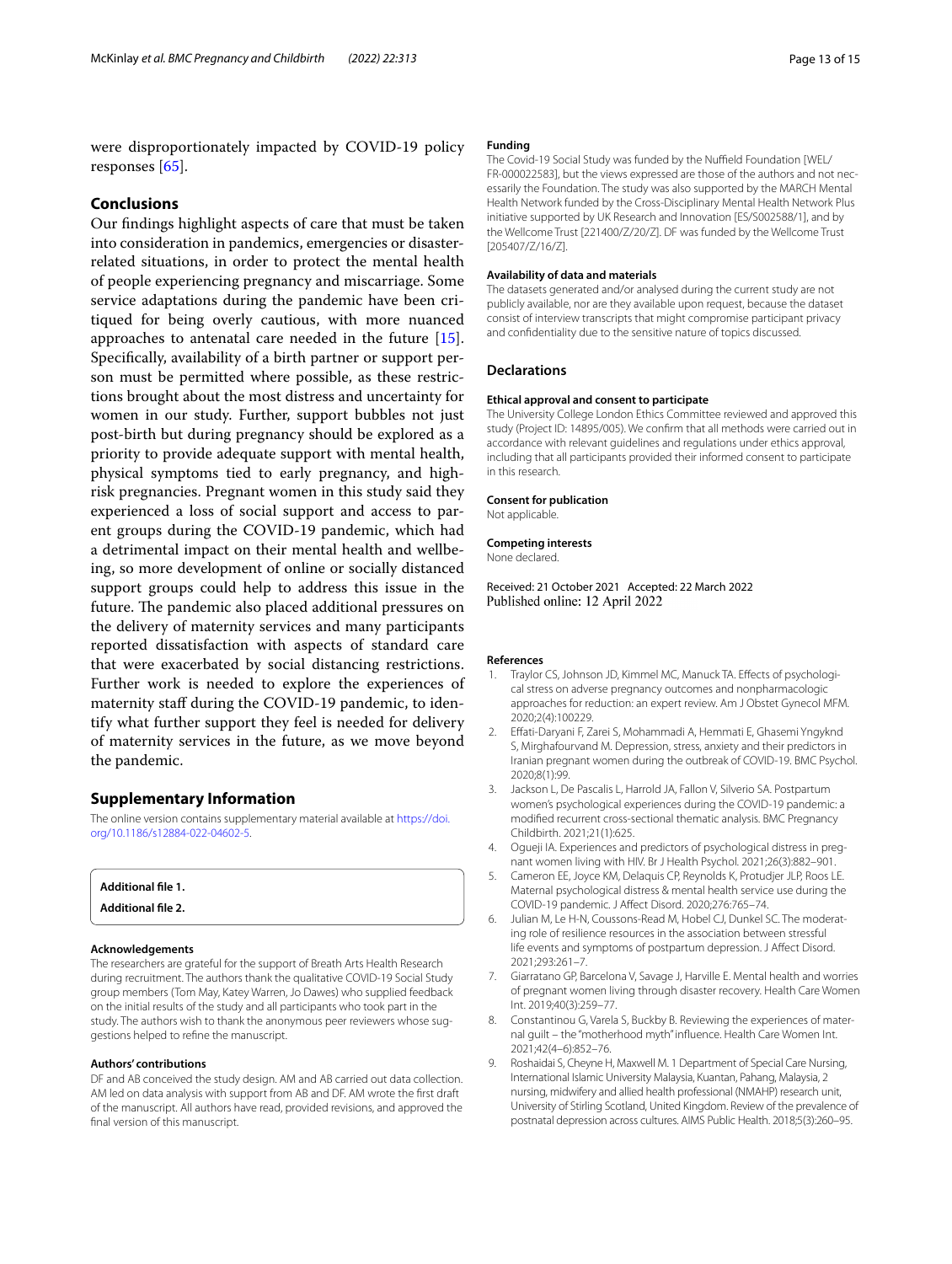- <span id="page-13-0"></span>10. Woody CA, Ferrari AJ, Siskind DJ, Whiteford HA, Harris MG. A systematic review and meta-regression of the prevalence and incidence of perinatal depression. J Afect Disord. 2017;219:86–92.
- <span id="page-13-1"></span>11. Radey M, McWey LM. Safety nets, maternal mental health, and child mental health outcomes among mothers living in poverty. J Child Fam Stud. 2021;30(3):687–98.
- <span id="page-13-2"></span>12. World Health Organisation. Coronavirus disease 2019 (COVID-19) Situation Report – 51. 2020. Available from: [https://www.who.int/docs/defau](https://www.who.int/docs/default-source/coronaviruse/situation-reports/20200311-sitrep-51-covid-19.pdf?sfvrsn=1ba62e57_10) [lt-source/coronaviruse/situation-reports/20200311-sitrep-51-covid-19.](https://www.who.int/docs/default-source/coronaviruse/situation-reports/20200311-sitrep-51-covid-19.pdf?sfvrsn=1ba62e57_10) pdf?sfvrsn=1ba62e57\_10.
- <span id="page-13-3"></span>13. [Gov.UK. Prime Minister's st](https://www.who.int/docs/default-source/coronaviruse/situation-reports/20200311-sitrep-51-covid-19.pdf?sfvrsn=1ba62e57_10)atement on coronavirus (COVID-19): 16 March 2020. 2020. Available from: [https://www.gov.uk/government/speeches/](https://www.gov.uk/government/speeches/pm-statement-on-coronavirus-16-march-2020) [pm-statement-on-coronavirus-16-march-2020.](https://www.gov.uk/government/speeches/pm-statement-on-coronavirus-16-march-2020)
- <span id="page-13-4"></span>14. National Health Service. Pregnancy and coronavirus (COVID-19). 2021. Available from: [https://www.nhs.uk/conditions/coronavirus-covid-19/](https://www.nhs.uk/conditions/coronavirus-covid-19/people-at-higher-risk/pregnancy-and-coronavirus/) [people-at-higher-risk/pregnancy-and-coronavirus/](https://www.nhs.uk/conditions/coronavirus-covid-19/people-at-higher-risk/pregnancy-and-coronavirus/).
- <span id="page-13-5"></span>15. Sanders J, Blaylock R. "Anxious and traumatised": users' experiences of maternity care in the UK during the COVID-19 pandemic. Midwifery. 2021;102:103069.
- <span id="page-13-6"></span>16. Poon LC, Yang H, Kapur A, Melamed N, Dao B, Divakar H, et al. Global interim guidance on coronavirus disease 2019 (COVID-19) during pregnancy and puerperium from FIGO and allied partners: information for healthcare professionals. Int J Gynecol Obstet. 2020;149(3):273–86.
- <span id="page-13-7"></span>17. Townsend R, Chmielewska B, Barratt I, Kalafat E, van der Meulen J, Gurol-Urganci I, et al. Global changes in maternity care provision during the COVID-19 pandemic: a systematic review and meta-analysis. EClinical Medicine. 2021;37:100947.
- <span id="page-13-8"></span>18. Corbett GA, Milne SJ, Hehir MP, Lindow SW, O'connell MP. Health anxiety and behavioural changes of pregnant women during the COVID-19 pandemic. Eur J Obstet Gynecol Reprod Biol. 2020;249:96–7.
- <span id="page-13-9"></span>19. Chua M, Lee J, Sulaiman S, Tan H. From the frontline of COVID-19 – how prepared are we as obstetricians? A commentary. BJOG Int J Obstet Gynaecol. 2020;127(7):786–8.
- <span id="page-13-10"></span>20. Perzow SED, Hennessey E-MP, Hofman MC, Grote NK, Davis EP, Hankin BL. Mental health of pregnant and postpartum women in response to the COVID-19 pandemic. J Afect Disord Rep. 2021;4:100123.
- <span id="page-13-11"></span>21. Farren J, Jalmbrant M, Ameye L, Joash K, Mitchell-Jones N, Tapp S, et al. Post-traumatic stress, anxiety and depression following miscarriage or ectopic pregnancy: a prospective cohort study. BMJ Open. 2016;6(11):e011864.
- <span id="page-13-12"></span>22. Basu A, Kim HH, Basaldua R, Choi KW, Charron L, Kelsall N, et al. A crossnational study of factors associated with women's perinatal mental health and wellbeing during the COVID-19 pandemic. Kamperman AM, editor. PLoS One. 2021;16(4):e0249780.
- <span id="page-13-13"></span>23. Karavadra B, Stockl A, Prosser-Snelling E, Simpson P, Morris E. Women's perceptions of COVID-19 and their healthcare experiences: a qualitative thematic analysis of a national survey of pregnant women in the United Kingdom. BMC Pregnancy Childbirth. 2020;20(1):600.
- <span id="page-13-14"></span>24. Watson G, Pickard L, Williams B, Hargreaves D, Blair M. "Do I, don't I?" A qualitative study addressing parental perceptions about seeking healthcare during the COVID-19 pandemic. Arch Dis Child. 2021;106(11):1118– 24. [https://doi.org/10.1136/archdischild-2020-321260.](https://doi.org/10.1136/archdischild-2020-321260) Epub 2021 Mar 10.
- <span id="page-13-15"></span>25. Wright L, Fancourt D, Bu F. COVID-19 social study user guide. OSFHome. 2021; Available from: [https://osf.io/jm8ra/.](https://osf.io/jm8ra/) [cited 2022 Jan 13].
- <span id="page-13-16"></span>26. The AC, Convenience ITA, Samples P. Indian J. Psychol Med. 2021;43(1):86–8.
- <span id="page-13-17"></span>27. Shan D, Qiu P-Y, Wu Y-X, Chen Q, Li A-L, Ramadoss S, et al. Pregnancy outcomes in women of advanced maternal age: a retrospective cohort study from China. Sci Rep. 2018;8(1):12239.
- <span id="page-13-18"></span>28. Gadson A, Akpovi E, Mehta PK. Exploring the social determinants of racial/ethnic disparities in prenatal care utilization and maternal outcome. Semin Perinatol. 2017;41(5):308–17.
- 29. Giurgescu C, Zenk SN, Engeland CG, Garfeld L, Templin TN. Racial discrimination and psychological wellbeing of pregnant women. MCN Am J Matern Nurs. 2017;42(1):8–13.
- <span id="page-13-19"></span>30. Puthussery S. Perinatal outcomes among migrant mothers in the United Kingdom: is it a matter of biology, behaviour, policy, social determinants or access to health care? Best Pract Res Clin Obstet Gynaecol. 2016;32:39–49.
- <span id="page-13-20"></span>31. Broen AN, Moum T, Bødtker AS, Ekeberg Ø. The course of mental health after miscarriage and induced abortion: a longitudinal, fve-year followup study. BMC Med. 2005;3(1):18.
- <span id="page-13-21"></span>32. Fisher A, Roberts A, McKinlay AR, Fancourt D, Burton A. The impact of the COVID-19 pandemic on mental health and well-being of people living with a long-term physical health condition: a qualitative study. BMC Public Health. 2021;21(1):1801.
- <span id="page-13-22"></span>33. McKinlay AR, Fancourt D, Burton A. A qualitative study about the mental health and wellbeing of older adults in the UK during the COVID-19 pandemic. BMC Geriatr. 2021;21(1):439.
- <span id="page-13-23"></span>34. QSR International. Nvivo. 2021. Available from: [https://www.qsrinterna](https://www.qsrinternational.com/nvivo-qualitative-data-analysis-software/home) [tional.com/nvivo-qualitative-data-analysis-software/home](https://www.qsrinternational.com/nvivo-qualitative-data-analysis-software/home).
- <span id="page-13-24"></span>35. Braun V, Clarke V. Refecting on refexive thematic analysis. Qual Res Sport Exerc Health. 2019;11(4):589–97.
- <span id="page-13-25"></span>36. Braun V, Clarke V. Can I use TA? Should I use TA? Should I *not* use TA? Comparing reflexive thematic analysis and other pattern-based qualitative analytic approaches. Couns Psychother Res. 2021;21(1):37–47.
- <span id="page-13-26"></span>37. Terry G, Hayfeld N, Clarke V, Braun V. Thematic analysis. In: The SAGE handbook of qualitative research in psychology. 2nd ed. London: SAGE Publications Ltd; 2017. p. 17–27.
- <span id="page-13-27"></span>38. Braun V, Clarke V. Thematic analysis | a refexive approach. n.d; Available from: [https://www.psych.auckland.ac.nz/en/about/thematic-analysis.](https://www.psych.auckland.ac.nz/en/about/thematic-analysis.html) [html.](https://www.psych.auckland.ac.nz/en/about/thematic-analysis.html) [cited 2022 Feb 12].
- <span id="page-13-28"></span>39. Aughterson H, McKinlay AR, Fancourt D, Burton A. Psychosocial impact on frontline health and social care professionals in the UK during the COVID-19 pandemic: a qualitative interview study. BMJ Open. 2021;11(2):e047353.
- 40. Dawes J, May T, McKinlay A, Fancourt D, Burton A. Impact of the COVID-19 pandemic on the mental health and wellbeing of parents with young children: a qualitative interview study. BMC Psychol. 2021;9(1):194.
- <span id="page-13-29"></span>41. May T, Warran K, Burton A, Fancourt D. Socioeconomic and psychosocial adversities experienced by creative freelancers in the UK during the COVID-19 pandemic: a qualitative study. Front Psychol. 2022;13(12):672694.
- <span id="page-13-30"></span>42. Lalor J, Ayers S, Celleja Agius J, Downe S, Gouni O, Hartmann K, et al. Balancing restrictions and access to maternity care for women and birthing partners during the COVID-19 pandemic: the psychosocial impact of suboptimal care. BJOG Int J Obstet Gynaecol. 2021;128(11):1720–5.
- <span id="page-13-31"></span>43. Reingold RB, Barbosa I, Mishori R. Respectful maternity care in the context of COVID-19: a human rights perspective. Int J Gynecol Obstet. 2020;151(3):319–21.
- <span id="page-13-32"></span>44. Wilson CA, Dalton-Locke C, Johnson S, Simpson A, Oram S, Howard LM. Challenges and opportunities of the COVID-19 pandemic for perinatal mental health care: a mixed-methods study of mental health care staf. Arch Womens Ment Health. 2021; Available from: [http://link.springer.](http://link.springer.com/10.1007/s00737-021-01108-5) [com/10.1007/s00737-021-01108-5](http://link.springer.com/10.1007/s00737-021-01108-5). [cited 2021 Sep 22].
- <span id="page-13-33"></span>45. Farewell CV, Jewell J, Walls J, Leiferman JA. A mixed-methods pilot study of perinatal risk and resilience during COVID-19. J Prim Care Community Health. 2020;11:215013272094407.
- <span id="page-13-34"></span>46. Milne SJ, Corbett GA, Hehir MP, Lindow SW, Mohan S, Reagu S, et al. Efects of isolation on mood and relationships in pregnant women during the covid-19 pandemic. Eur J Obstet Gynecol Reprod Biol. 2020;252:610–1.
- <span id="page-13-35"></span>47. Burton A, McKinlay A, Aughterson H, Fancourt D. Impact of the COVID-19 pandemic on the mental health and well-being of adults with mental health conditions in the UK: a qualitative interview study. J Ment Health. 2021;29:1–8.
- <span id="page-13-36"></span>48. Saad M, Chan S, Nguyen L, Srivastava S, Appireddy R. Patient perceptions of the benefts and barriers of virtual postnatal care: a qualitative study. BMC Pregnancy Childbirth. 2021;21(1):543.
- <span id="page-13-37"></span>49. Horsch A, Lalor J, Downe S. Moral and mental health challenges faced by maternity staff during the COVID-19 pandemic. Psychol Trauma Theory Res Pract Policy. 2020;12(S1):S141–2.
- <span id="page-13-38"></span>50. Hantoushzadeh S, Bagheri M, Amjadi MA, Farahani MF, Haghollahi F. Experiences of health care providers on pregnancy and childbirth care during the COVID-19 pandemic in Iran: a phenomenological study. BMC Pregnancy Childbirth. 2021;21(1):670.
- <span id="page-13-39"></span>51. Aune I, Dahlberg, MSc U, Ingebrigtsen O. Parents' experiences of midwifery students providing continuity of care. Midwifery. 2012;28(4):432–8.
- <span id="page-13-40"></span>52. Isaacs NZ, Andipatin MG. A systematic review regarding women's emotional and psychological experiences of high-risk pregnancies. BMC Psychol. 2020;8(1):45.